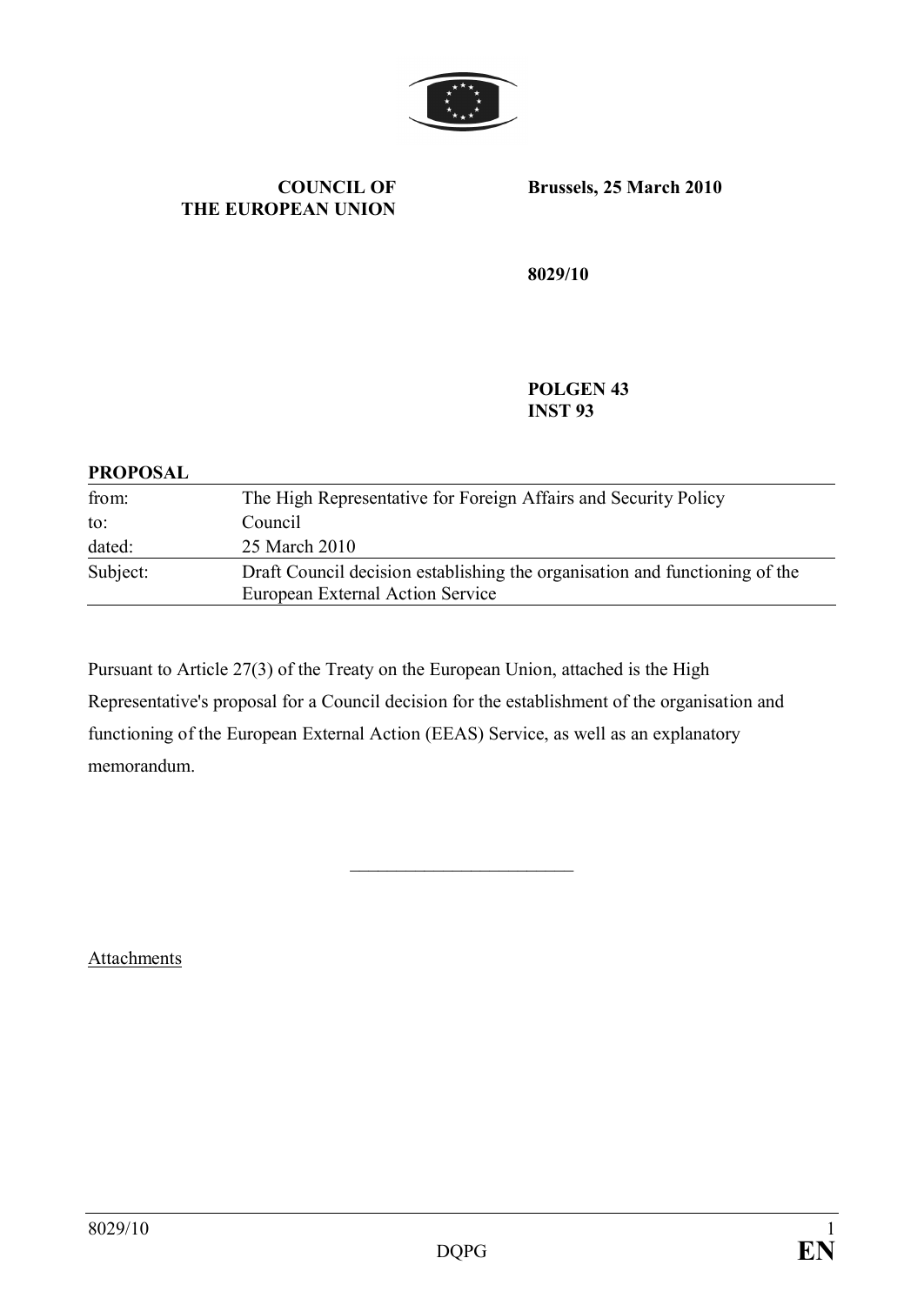#### **EXPLANATORY MEMORANDUM**

#### **COUNCIL DECISION**

#### **Establishing the organisation and functioning of the European External Action Service**

The European Union has the clear objective to support a more stable, prosperous and secure environment for its citizens. In order to better achieve this, the Lisbon Treaty lays the basis for greater coherence in the Union's foreign policy. By bringing together, as foreseen in article 21 TEU, its many levers of influence in a more effective manner and pursue a wide range of goals on the international scene, it will increase the Union's political and economic influence in the world.

Article 18 TEU tasks the High Representative**<sup>1</sup>** to conduct the Union's Common Foreign and Security Policy (CFSP), to chair the Foreign Affairs Council, to fulfil within the Commission the responsibilities incumbent on it in external relations and for coordinating other aspects of the Union's external relations, and to support and facilitate the cooperation between the Council and Commission in order to ensure consistency between the different areas of external action.

In fulfilling her mandate, the High Representative shall be assisted by a European External Action Service (EEAS), as stipulated in article 27.3 TEU. An effective EEAS is critical to allowing the High Representative, together with the Member States and the Commission, to accomplish the strategic objectives set by the Lisbon Treaty. It will help strengthen the European Union on the global stage, give it more profile, and enable it to project its interests and values more efficiently. In order to attain these objectives and implement the Lisbon Treaty, the EEAS must be operational as soon as possible.

**<sup>1</sup>** For the reader's convenience the term "High Representative" will be used throughout this Memorandum to cover all functions of the High Representative of the Union for Foreign Affairs and Security Policy, who is also a Vice-President of the European Commission, without prejudice to the specific responsibilities under the respective functions he exercises.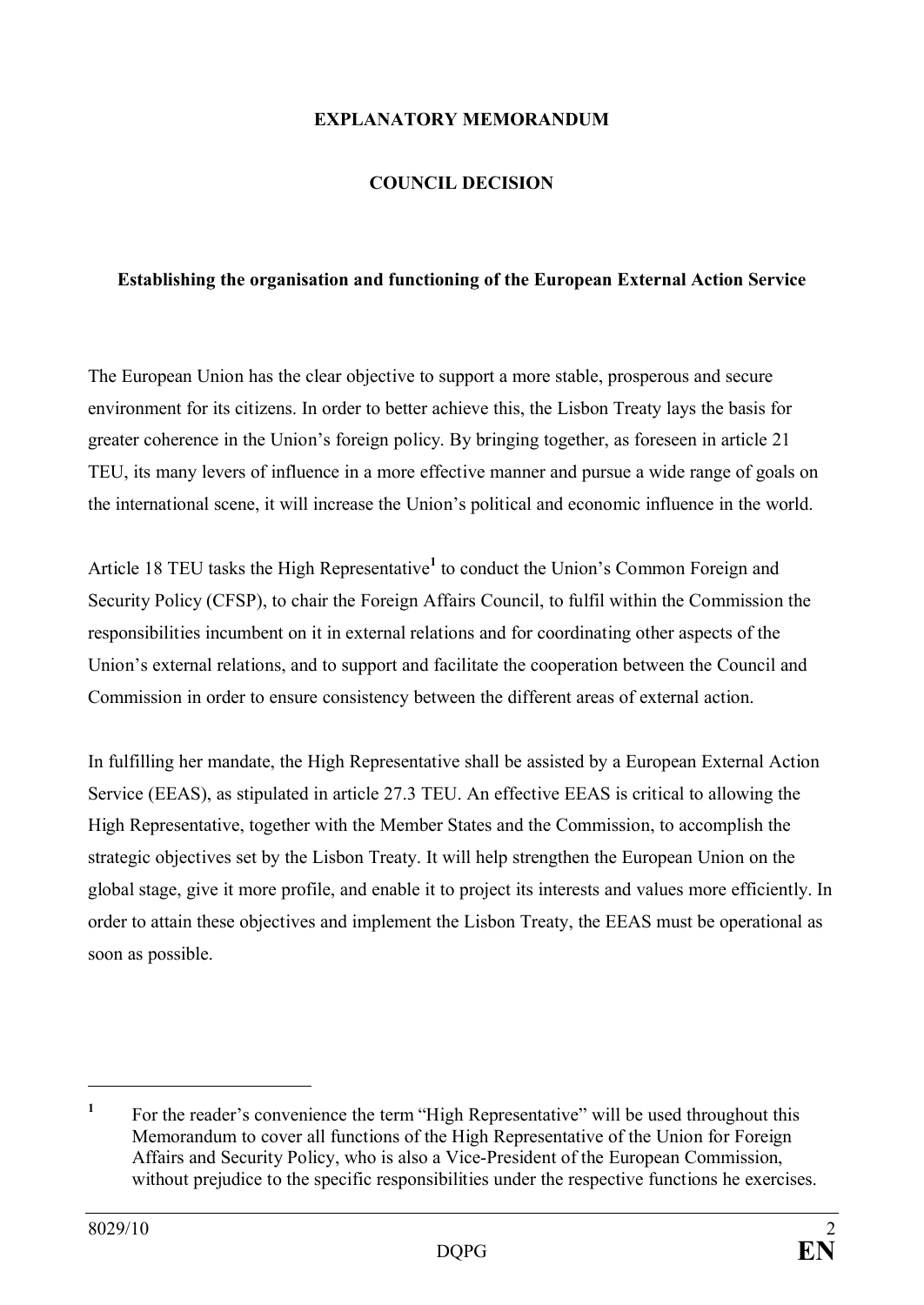The organisation and functioning of the EEAS shall be established by a decision of the Council, acting on a proposal of the High Representative after consulting the European Parliament and after obtaining the consent of the European Commission. The present proposal for a Council Decision is based on wide and constructive consultations the High Representative held with Member States, the Commission and the European Parliament over the last months. It sets out the framework for an efficient and effective EEAS and lays the foundation upon which it will be built. The question of the adaptation of existing Inter-Institutional Agreements with the European Parliament will be examined in the upcoming deliberations between institutions.

The EEAS shall be a functionally autonomous body of the European Union, separate from the Commission and the General Secretariat of the Council. It is placed under the authority of the High Representative and shall support her in fulfilling her mandate. It shall also assist the President of the Commission and the Commission and the President of the European Council and will equally extend appropriate support to the other institutions and bodies of the Union, in particular the European Parliament.

To perform these functions, the EEAS will cooperate with the General Secretariat of the Council and the services of the Commission as well as with the diplomatic services of the Member States in order to ensure consistency between the different areas of the Union external action and between these and its other policies. It shall in particular coordinate with the Commission departments. In this vein, the EEAS and the Commission services in question shall consult each other on all matters relating to the external action of the Union, and the EEAS and the Commission shall take part in their respective preparatory work.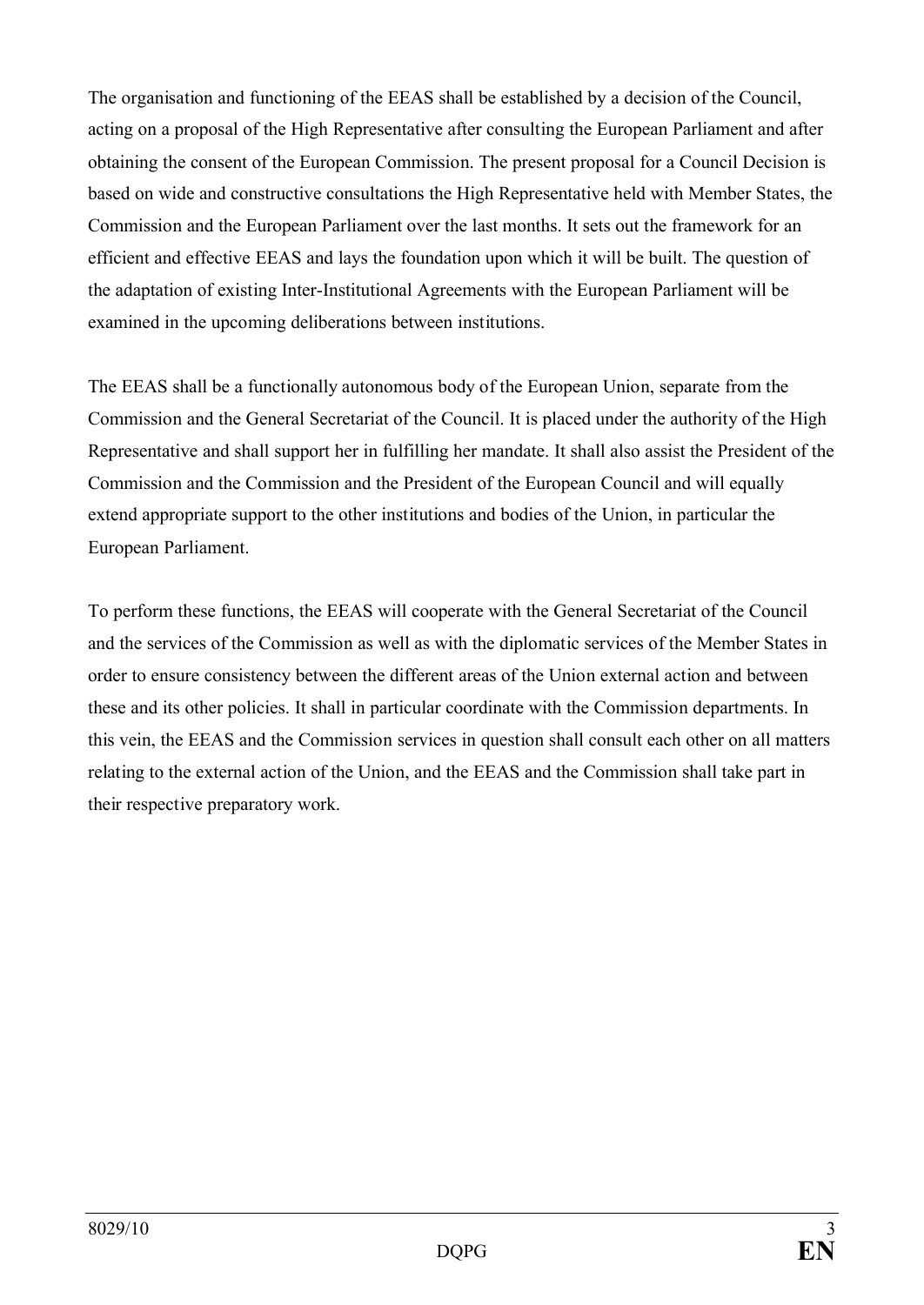To ensure the effective day-to-day administration and operation of the Service, the High Representative shall appoint a Secretary-General, two Deputy Secretaries-General working under the latter's authority, and the Directors General of the EEAS. The Secretary-General, assisted by the Deputy Secretaries-General, shall manage the EEAS and ensure the effective coordination between all departments of the EEAS and with the Union Delegations. The Directorates General of the EEAS shall include geographical desks covering all countries and regions of the world as well as multilateral and thematic desks. These departments shall coordinate as necessary with relevant services of the Commission and with the General Secretariat of the Council. The EEAS will also comprise administrative, staffing, financial and other support services necessary for the functioning of the service. The Chairpersons of the Political and Security Committee and other Council preparatory bodies under the High Representative's authority shall be designated by her from the EEAS staff.

The Union Delegations constitute an integral part of the EEAS. They are a key platform for the international projection of common European interests. The decision to open a Delegation shall be adopted by the High Representative, after consulting the Council and the Commission, while a decision to close a Delegation shall be adopted in agreement with the Council and the Commission.

Each Delegation or other EU mission shall be led by a Head of Delegation or equivalent, who has authority over all staff and activities of the Delegation and who is accountable for the overall management of the work of the delegation and for ensuring the coordination of all actions of the Union. The Head of Delegation shall receive instructions from the High Representative and the EEAS, and shall be responsible for their execution. In areas where the Commission exercises the powers conferred to it by the Treaties, the Commission may also issue instructions to the Delegations, which shall be executed under the overall responsibility of the Head of Delegation.

To cover the full breadth of EU external relations, the staff of each Delegation shall comprise EEAS staff and, where this is appropriate for the implementation of the Union budget and Union EU policies other than those under the remit of the EEAS, Commission staff. The Head of Delegation shall be responsible for the implementation of operational credits in relation to EU projects in the third country concerned, in accordance with the Financial Regulation.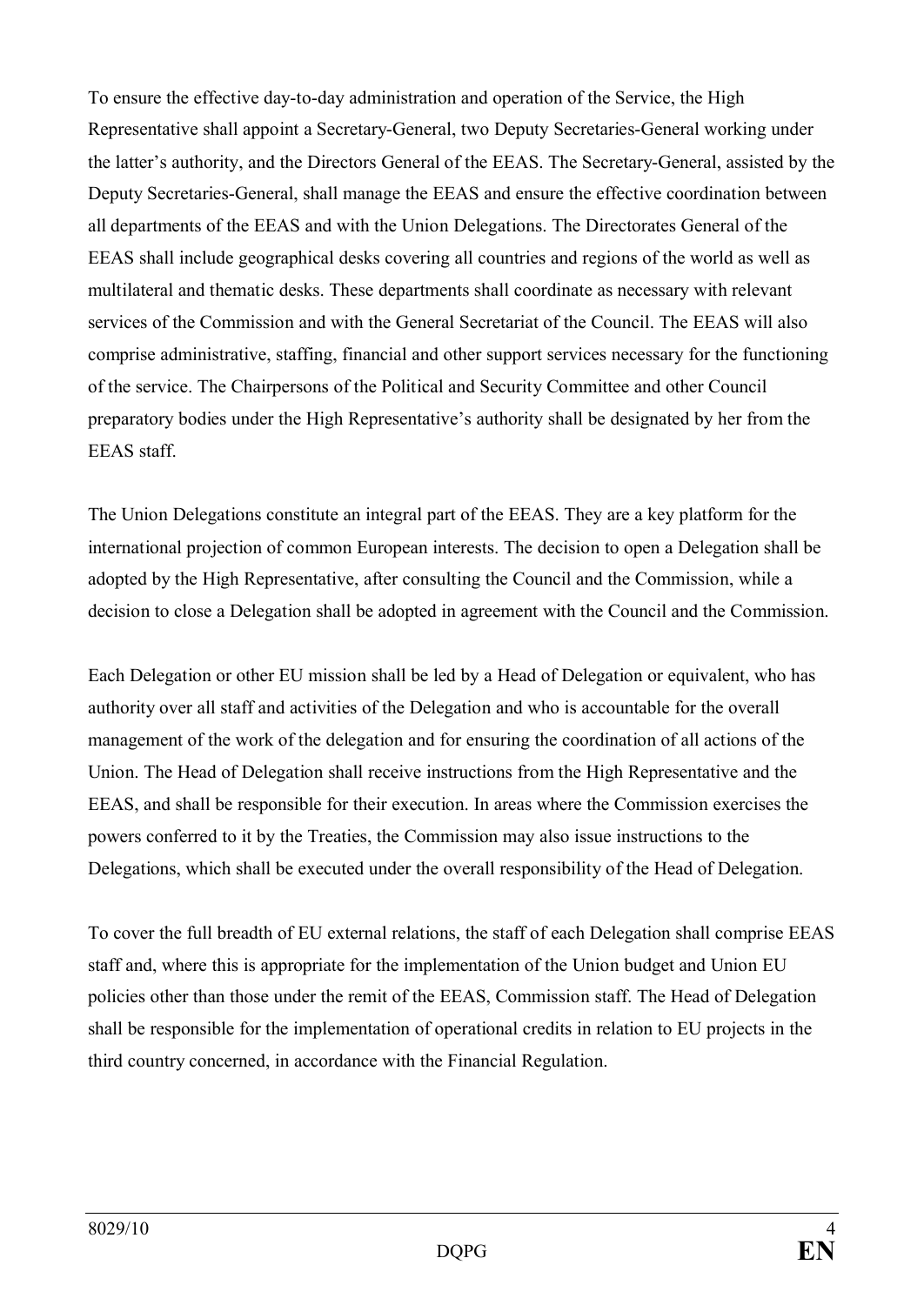The EU Delegations shall have the capacity to service the needs of institutions other than the Council and the Commission, in particular the European Council and the European Parliament, in their official contacts with the organisation or country to which it is accredited. They shall also work in close cooperation with the diplomatic services of the Member States. They shall in particular, on a reciprocal basis, provide all relevant information to the diplomatic services of the Member States and, where possible and upon request, support the Member States' in their diplomatic relations and in their role of providing consular protection to EU citizens.

The staff of the EEAS shall comprise officials and other servants of the European Union including personnel from the diplomatic services of the Member States appointed as temporary agents, and, if necessary and on a temporary basis, specialised seconded national experts (SNEs). The Staff Regulations, the Conditions of Employment of Other Servants (CEOS) and the rules adopted jointly by the European Union institutions for the purpose of applying these Staff Regulations and CEOS shall apply to the staff of the EEAS. The powers conferred on the appointing authority by the Staff Regulations and on the authority authorised to conclude contracts by the CEOS shall be vested in the High Representative, who may delegate those powers inside the EEAS.

The staff of the EEAS shall carry out their duties and conduct themselves solely with the interests of the Union in mind, as stipulated in article 11 of the Staff Regulations. They shall carry out the duties assigned to them objectively, impartially and in keeping with their duty of loyalty to the Union.

The EEAS staff shall comprise a meaningful presence of nationals from all the Member States. No distinction shall be made between temporary agents coming from national diplomatic services and EU officials. All members of the staff of the EEAS covered by the Staff Regulations and the CEOS shall have the same rights and obligations, regardless whether they are officials of the European Union or temporary agents coming from the diplomatic services of the Member States, and be treated equally, in particular as concerns eligibility to assume all positions under equivalent conditions. All appointments in the EEAS shall be based on merit and on the broadest possible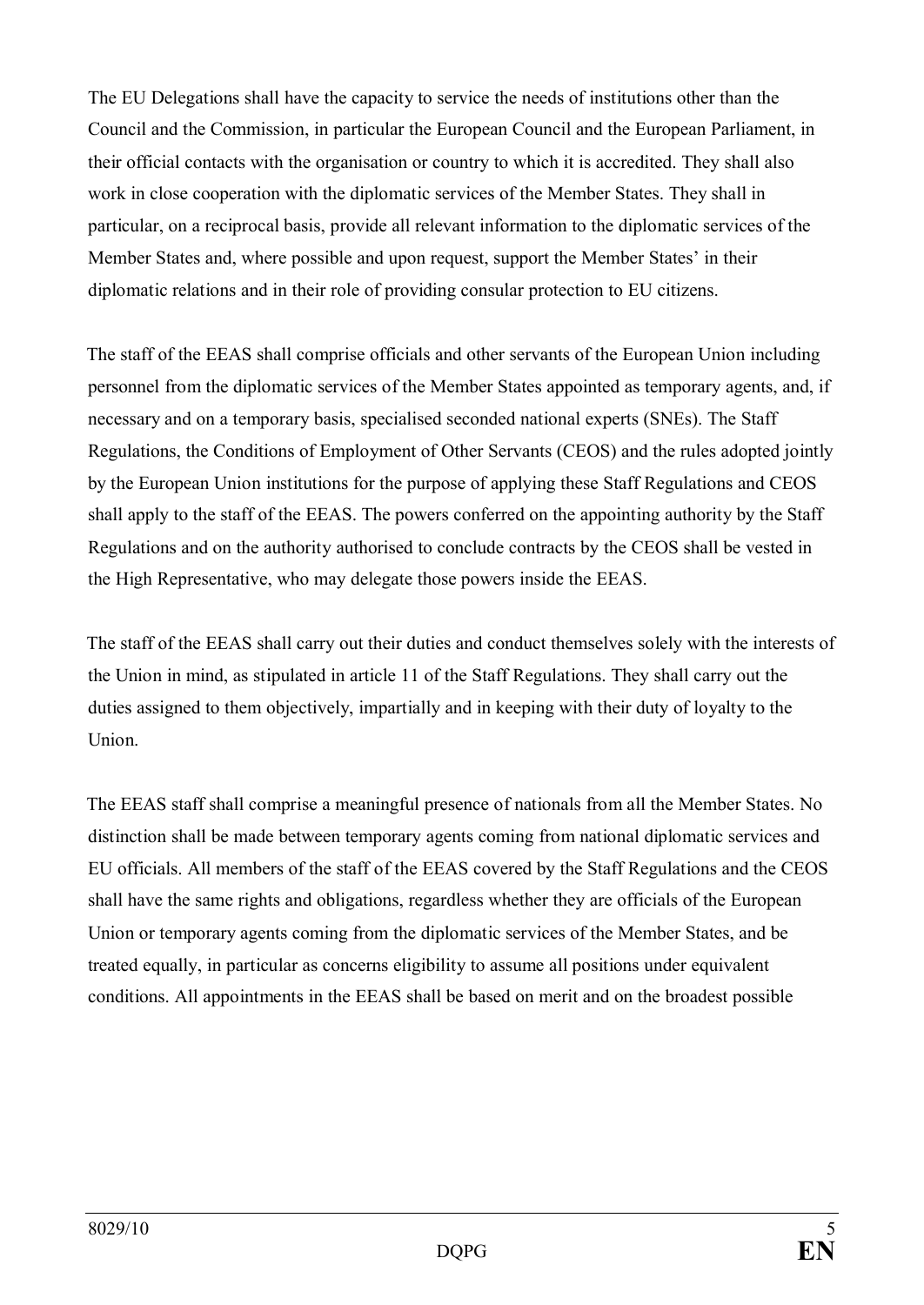geographical basis of nationals of Member States of the Union. When the EEAS has reached its full capacity, staff from Member States should represent at least one third of all EEAS staff at AD level. Each year, the High Representative shall present a report to the Council on the occupation of posts in the EEAS.

In the interest of full transparency and in order to provide necessary expertise, representatives of the Member States, the Commission and the General Secretariat of the Council shall be involved in the recruitment procedure in the EEAS together with EEAS officials, through the establishment of a Consultative Committee on Appointment (CCA). The CCA shall compose the selection panel for senior appointments (Directors and above) and propose a short list of candidates for appointment by the High Representative. All candidates for posts of Heads of Delegations shall be subjected to selection procedures. The powers concerning appointments shall be exercised on the basis of a shortlist of candidates to which the Commission has agreed, given in particular the role of Heads of Delegation in the management of financial assistance programmes.

The CCA shall also monitor selection procedures at other levels in the EEAS and the development of EEAS staffing, including with regard to gender and geographical balance. It shall provide advice to the High Representative in these matters. The procedures for recruiting staff to the EEAS which are on-going at the date of entry into force of this Decision shall remain valid. They shall be carried on, under the authority of the High Representative, in accordance with the vacancy notices and the applicable rules of the Staff Regulations.

The departments and functions in the General Secretariat of the Council and in the Commission that are relevant to the tasks of the EEAS shall be transferred to the Service. They shall be listed in the Annex to the present Decision. This transfer applies to all categories of staff, as well as to Seconded National Experts. It shall take effect on the day of the adoption of the amending Budget of the European Union providing for the corresponding posts and appropriations in the EEAS. Upon their transfer to the EEAS, the High Representative shall assign each official to a post in the function group which corresponds to his grade.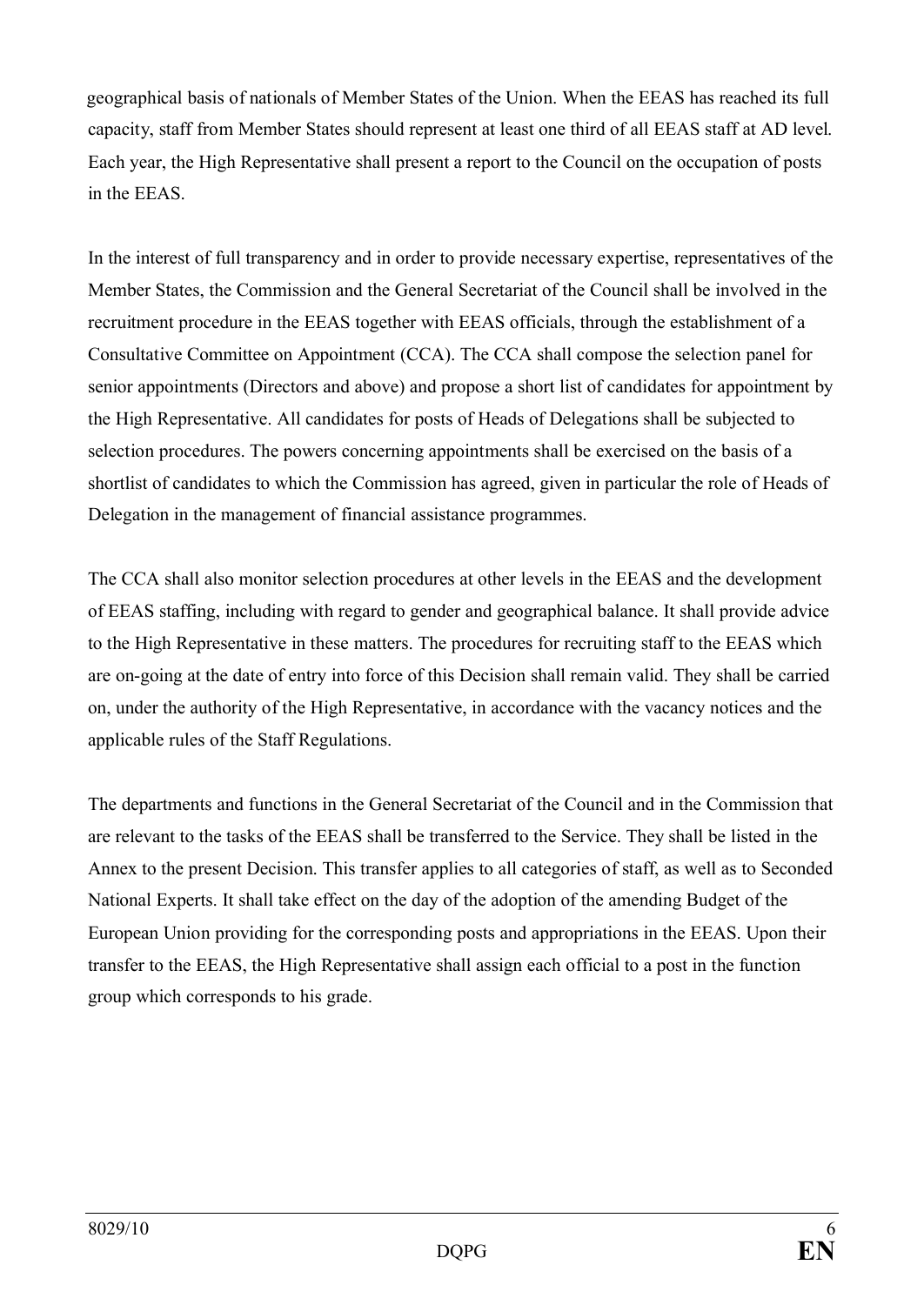To draw on their experience and expertise in the most effective manner, EEAS staff may be assigned duties to perform in all areas of activities and policies implemented by the Service. The High Representative shall lay down specific rules as to ensure a sufficient degree of mobility within the EEAS, including the principle of rotation between headquarters and service in Delegations. Officials should normally rotate every four years. Each Member State shall provide its officials who have become temporary agents in the EEAS with a guarantee of immediate reinstatement at the end of their period of secondment, under the relevant provisions of their national laws. Beyond two consecutive secondments, each Member State may decide to prolong such guarantee. EU officials serving in the EEAS shall have the right to apply for posts in their institution of origin alongside internal candidates.

Steps shall be taken in order to provide EEAS staff with adequate common training, building in particular on existing national practices and structures. The High Representative shall take appropriate measures to that effect within the year following the entry into force of this decision.

The High Representative shall act as authorising officer for the EEAS section of the General Budget of the European Union and shall adopt the internal rules for the management of the corresponding budget lines, which shall include rules on those powers which are delegated to the Secretary-General and the conditions under which he can sub-delegate these. The EEAS shall exercise its powers in accordance with the Financial Regulation applicable to the general budget of the Union, within the limits of the appropriations allocated to it.

The High Representative shall have responsibility for the CFSP budget, the Instrument for Stability, the Industrialised Countries Instrument, communication and public diplomacy and election observation missions. The Commission shall be responsible for their financial management under the direct authority of the High Representative in her capacity as Vice-President of the Commission. The EEAS will be subject to the procedures regarding the discharge as provided for in Article 319 of the Treaty on the Functioning of the European Union and in Articles 145-147 of the Financial Regulation.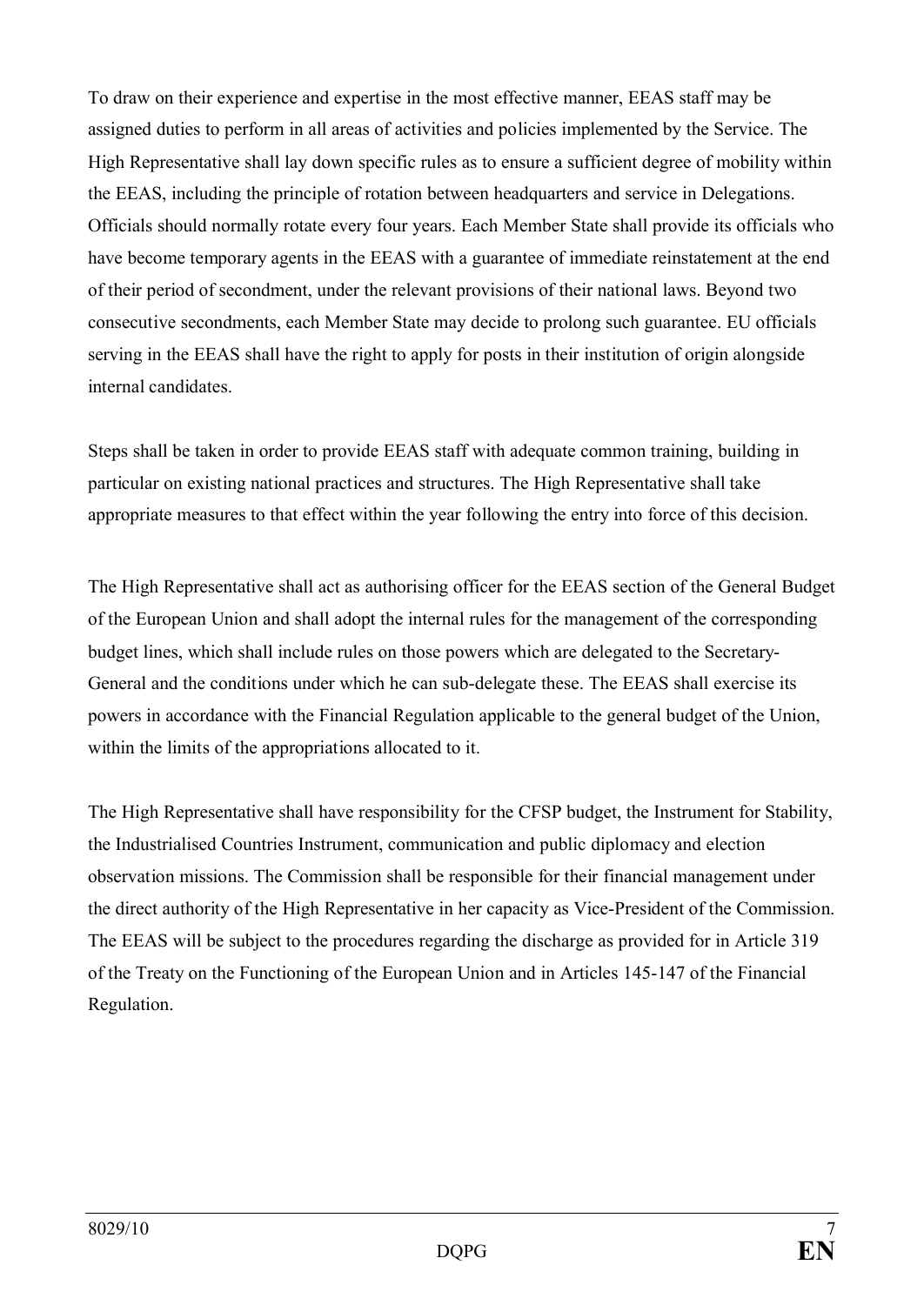As the focal point for the management of bilateral relations worldwide, the EEAS shall contribute to the programming and management cycle of all geographic financial instruments in the external relations field**<sup>1</sup>** , except the European instrument for pre-accession assistance, which will continue to be managed by DG Enlargement in the Commission. This will also apply to certain thematic instruments**<sup>2</sup>** and to any successor instrument with equivalent geographic and thematic coverage. Other thematic programmes shall be prepared by the appropriate Commission service under the guidance of the Commissioner responsible for Development and presented to the College in agreement with the High Representative and other relevant Commissioners.

Throughout the whole cycle of planning and implementation of these instruments, which remain under the authority of the Commission, the High Representative and the EEAS shall work in consultation with the relevant members and services of the Commission. The EEAS shall in particular have responsibility for preparing the Commission decisions on the strategic, multi-annual steps within the programming cycle. Given their portfolio responsibilities in the Commission, the proposals and programming documents pertaining to the European Development Fund, the Development Cooperation Instrument and the European Neighbourhood and Partnership Instrument, shall be prepared by the relevant services in the EEAS and the Commission under the direct supervision and guidance of the Commissioners for Development and Neighbourhood respectively, and then jointly submitted with the High Representative for decision by the Commission.

Due consideration will be given to the overall objectives of development and neighbourhood policy in preparing all these proposals and documents. As is the case today, horizontal Communications on Development Policy will be prepared by the relevant Commission services under the guidance of the Commissioner for Development, and presented to the Commission in association with relevant Vice-Presidents and Commissioners.

**<sup>1</sup>** The Development Cooperation Instrument, the European Development Fund, the European Neighbourhood and Partnership Instrument and the Instrument for Cooperation with Industrialised Countries.

**<sup>2</sup>** The European Instrument for Democracy and Human Rights and the Instrument for Nuclear Safety Cooperation.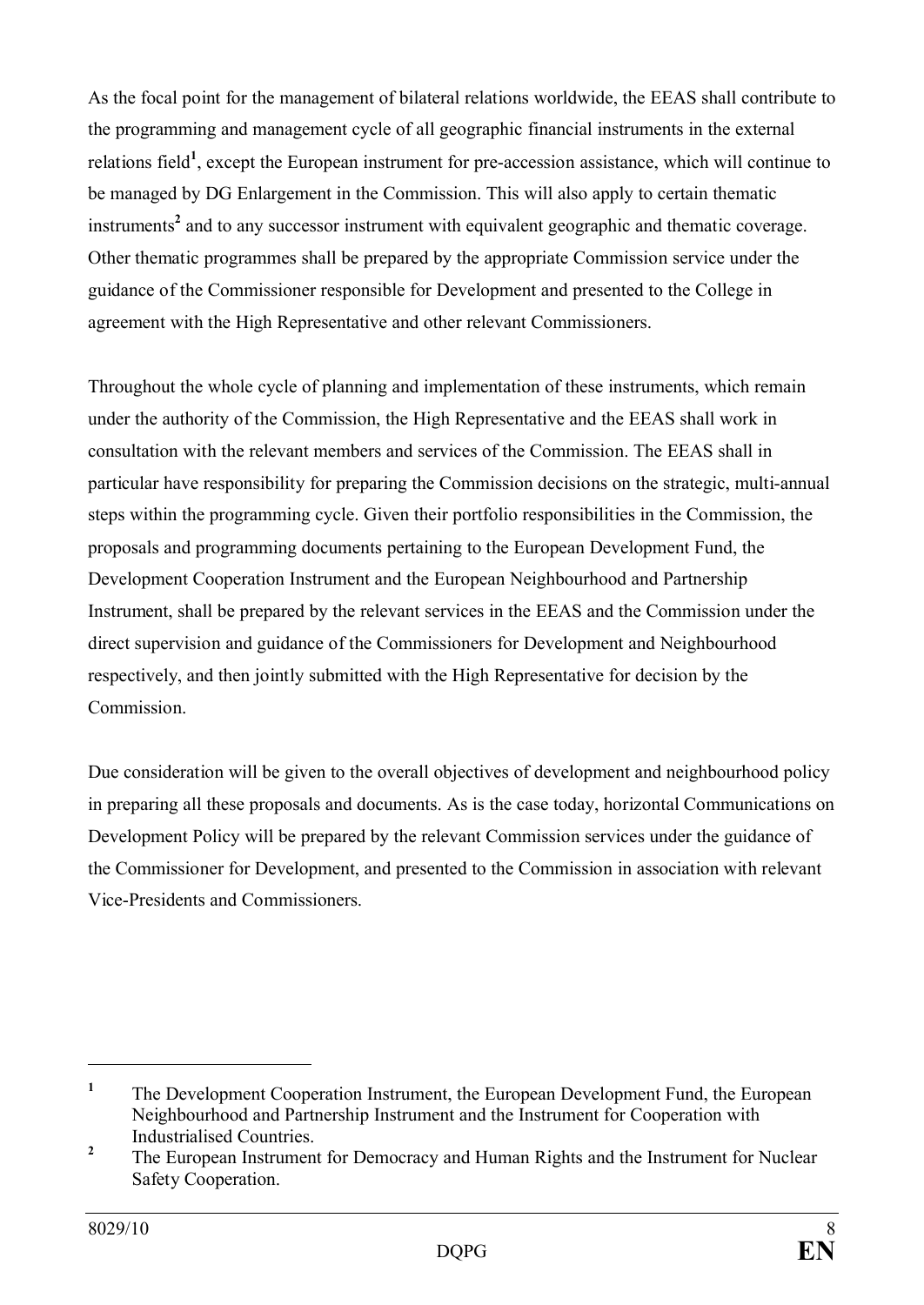The High Representative shall decide on the security rules for the EEAS and take all appropriate measures in order to ensure that the EEAS manages effectively the risks to its staff, physical assets and information and that it fulfils its duty of care responsibilities. To this end, the EEAS shall have a department responsible for security matters which shall be assisted by the competent services of the Member States. The High Representative shall adopt any measure necessary in order to implement security rules in the EEAS, in particular as regards protection of classified information and the measures to be taken in the event of failure by EEAS staff to comply with the security rules.

In accordance with the guidelines of the European Council of December 2009, it is critical that the present Decision be adopted swiftly. In parallel and as part of this overall project, amending provisions to the Financial Regulation and the Staff Regulation and an amending budget should be adopted rapidly, with a view to rendering the EEAS fully operational.

The High Representative shall submit a report to the Council on the functioning of the EEAS in 2012. In the light of experience, the Council, acting on a proposal by the High Representative, shall review this Decision in accordance with Article 27 TEU, no later than the beginning of 2014.

 $\frac{1}{2}$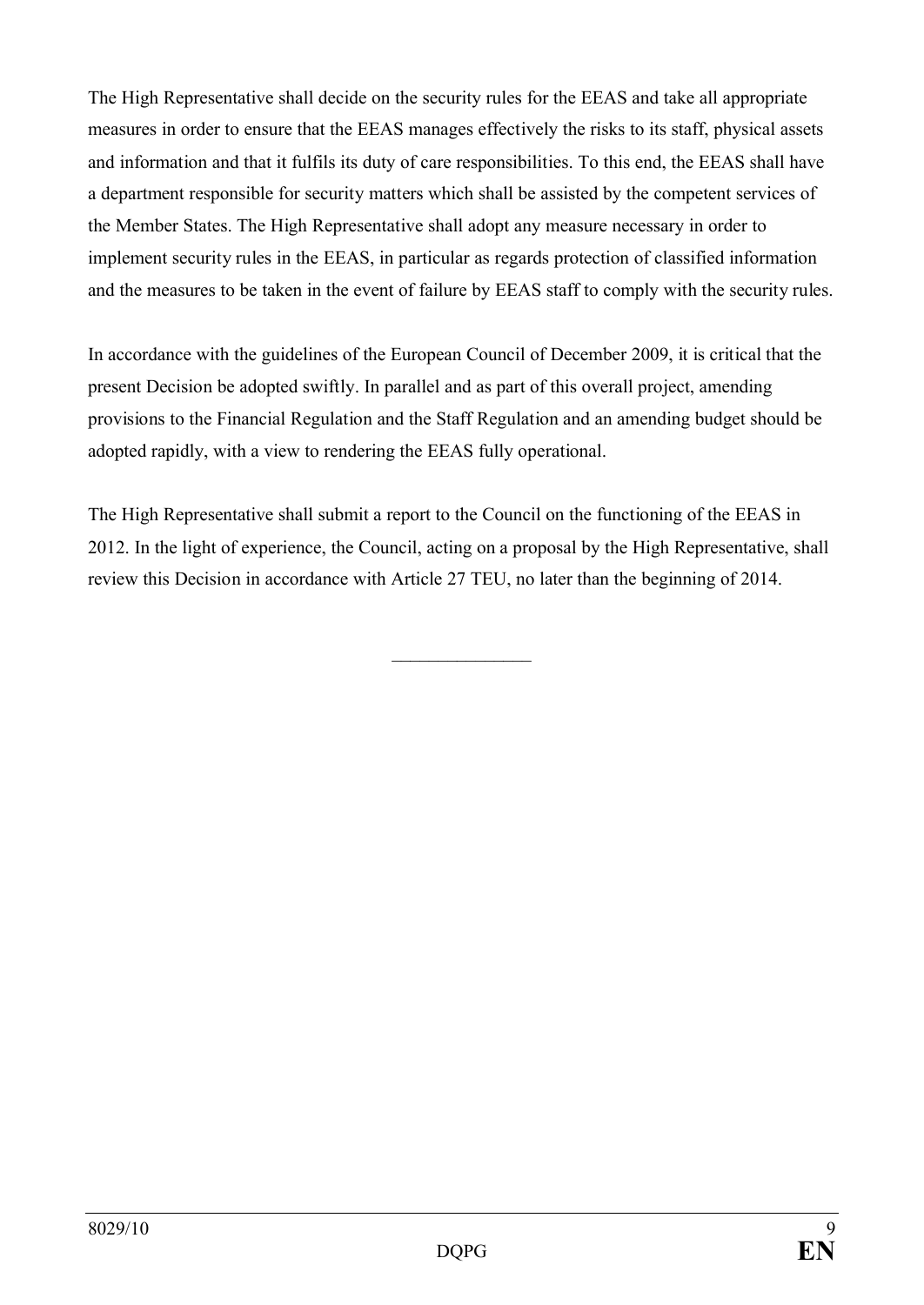# *Proposal for a* **COUNCIL DECISION of (date)**

## **establishing the organisation and functioning of the European External Action Service**

#### **(25 March 2010)**

#### THE COUNCIL OF THE EUROPEAN UNION,

Having regard to the Treaty on European Union, and in particular Article 27(3) thereof,

Having regard to the proposal from the High Representative of the Union for Foreign Affairs and Security Policy ("the High Representative"),**<sup>1</sup>**

Having regard to the Opinion of the European Parliament,**<sup>2</sup>**

Having regard to the consent of the Commission,**<sup>3</sup>**

 $\frac{1}{2}$  OJ…

 $\frac{2}{3}$  OJ…

**<sup>3</sup>** OJ…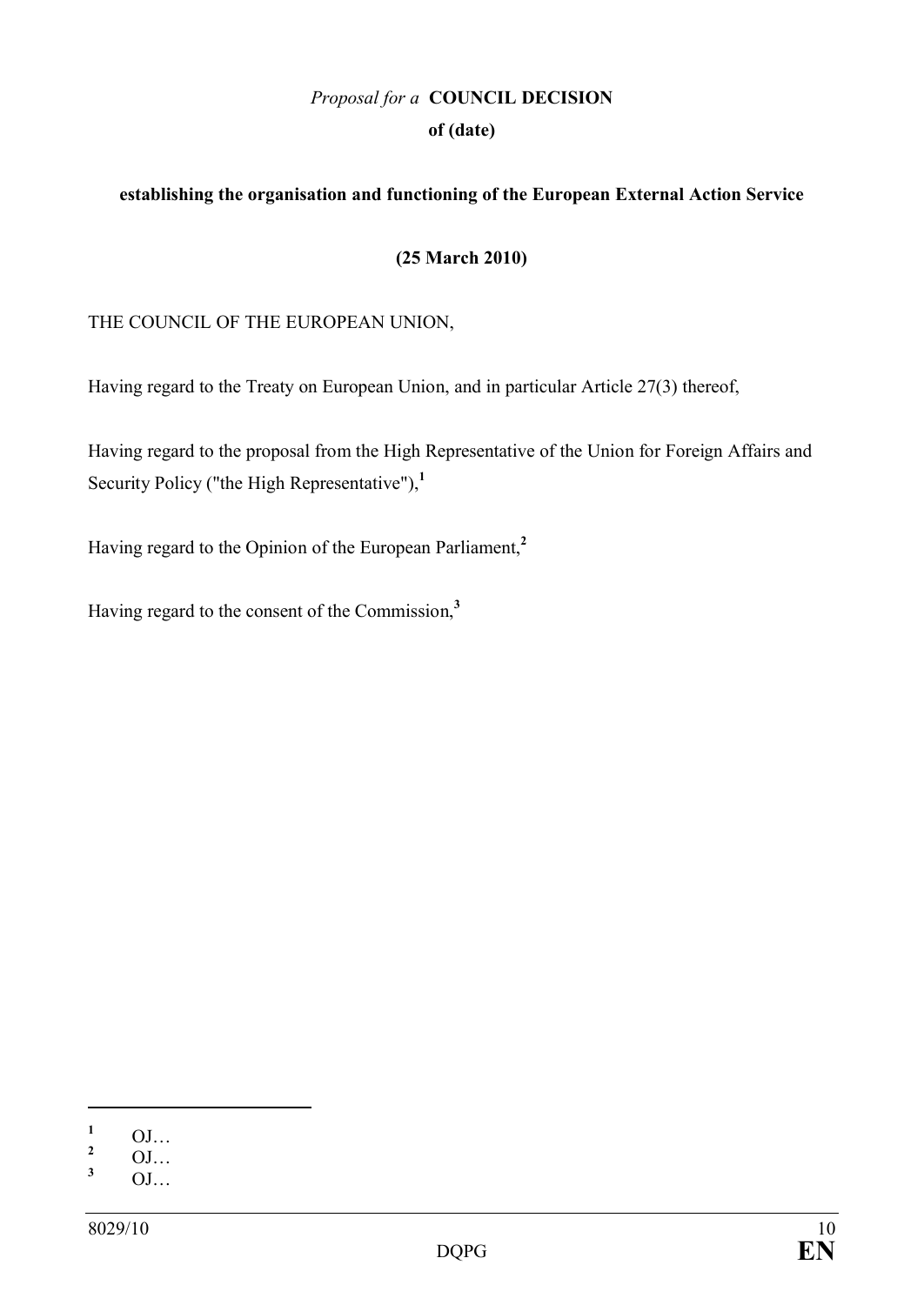Whereas:

(1) The purpose of this Decision is to establish the organisation and functioning of the European External Action Service ("EEAS"), a functionally autonomous body of the Union under the authority of the High Representative, set up by Article 27(3) of the Treaty on European Union ("TEU"), as amended by the Treaty of Lisbon.

(2) In accordance with Article 21(3), second subparagraph, of the TEU, the Union will ensure consistency between the different areas of its external action and between these and its other policies. The Council and the Commission, assisted by the High Representative, will ensure that consistency and will cooperate to that effect.

(3) The EEAS will support the High Representative in fulfilling her mandate to conduct the Common Foreign and Security Policy ("CFSP") of the European Union and to ensure the consistency of the EU's external action. The EEAS will support the High Representative in her capacity as President of the Foreign Affairs Council, without prejudice to the normal tasks of the General Secretariat of the Council. The EEAS will also support the High Representative in her capacity as Vice-President of the Commission, for her responsibilities within the Commission for responsibilities incumbent on it in external relations and for coordinating other aspects of the Union's external action, without prejudice to the normal tasks of the Commission services.

(4) It results from the Treaty of Lisbon that, in order to implement its provisions, the EEAS must be operational as soon as possible after the entry into force of that Treaty.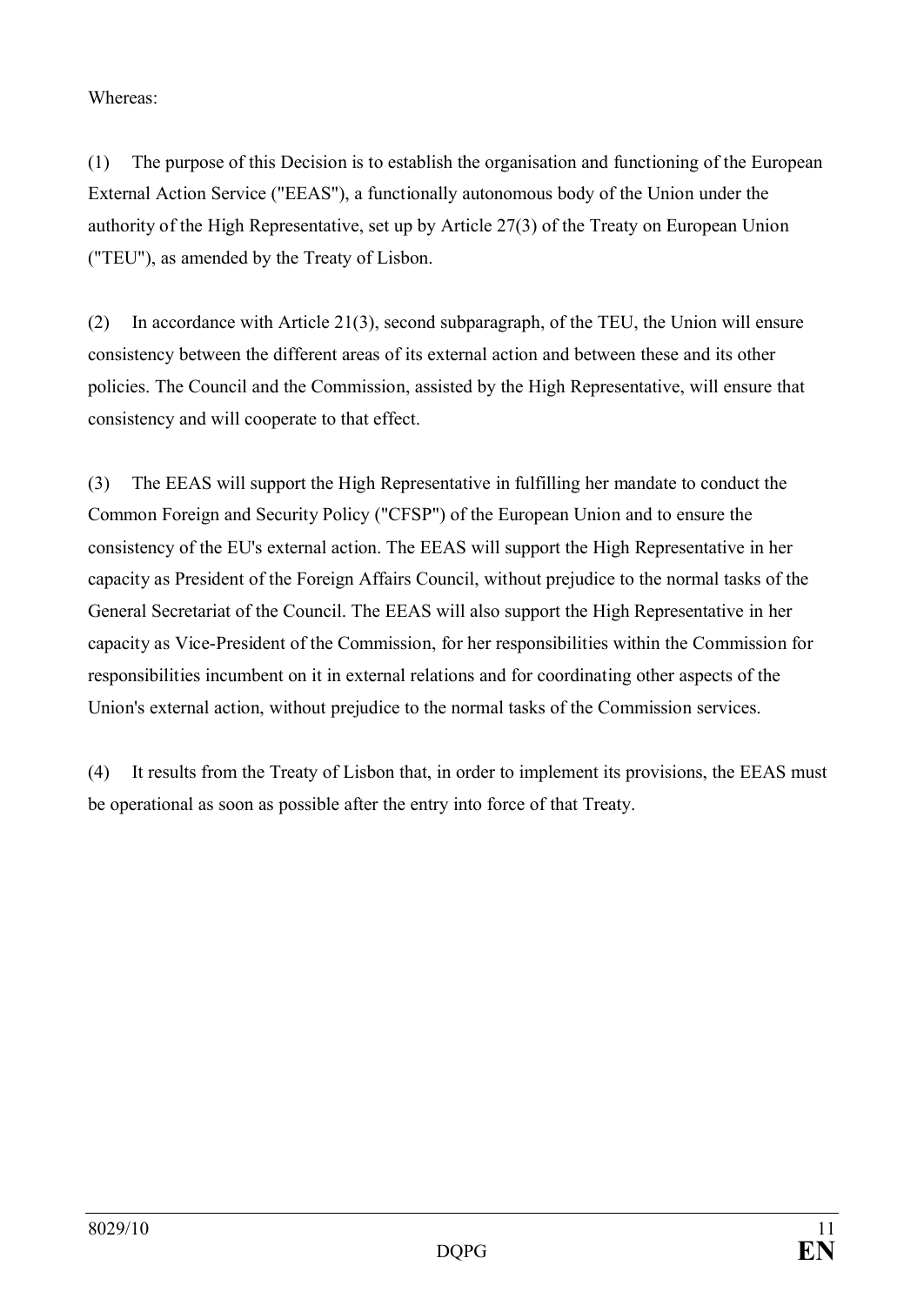(5) The European Parliament will fully play its role in the external action of the Union, including its functions of political control as provided for in Article 14(1) of the TEU, as well as in legislative and budgetary matters as laid down in the Treaties. Furthermore, in accordance with Article 36 of the TEU, the High Representative will regularly consult the European Parliament on the main aspects and the basic choices of the CFSP and will ensure that the views of the European Parliament are duly taken into consideration. The EEAS will assist the High Representative in this regard.

(6) The High Representative, or her representative, should exercise vis-à-vis the European Defence Agency, the European Union Satellite Centre, the European Union Institute for Security Studies and the European Security and Defence College the responsibilities provided for in their respective founding acts. The EEAS should provide these entities with the support currently provided by the General Secretariat of the Council.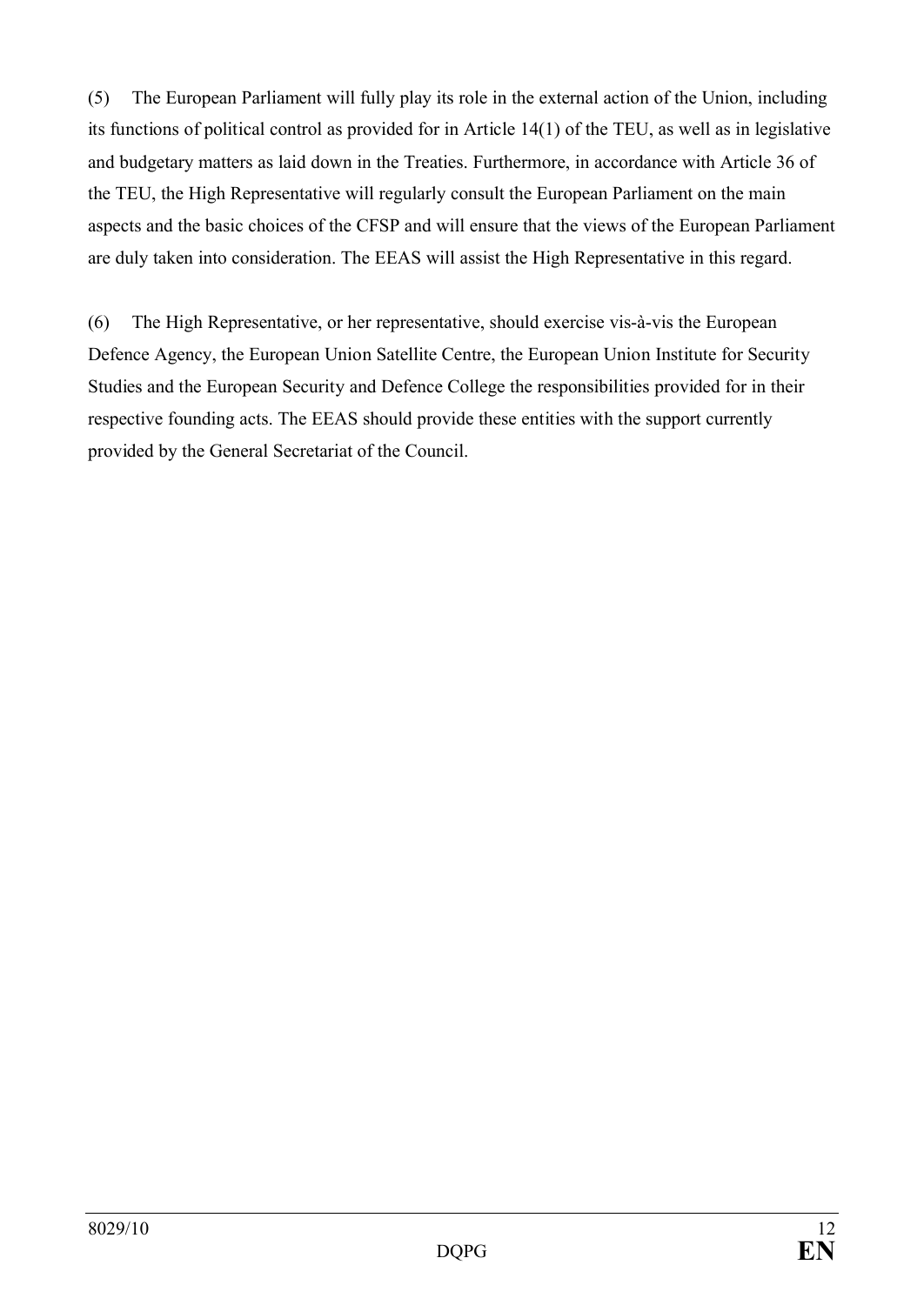(7) Provisions should be adopted relating to the staff of the EEAS and their recruitment. For matters relating to its staff the EEAS should be treated as an institution within the meaning of the Staff Regulations. In accordance with Article 27(3) of the TEU, the EEAS will comprise officials from the General Secretariat of the Council and the Commission as well as personnel seconded from the diplomatic services of the Member States. The High Representative will be the Appointing Authority, in relation both to officials subject to the Staff Regulations of Officials of the European Communities ("Staff Regulations") and agents subject to the Conditions of Employment of Other Servants. The High Representative will also have authority over the Seconded National Experts ("SNEs") in post in the EEAS. The number of officials and servants of the EEAS will be decided each year as part of the budgetary procedure and will be reflected in the establishment plan.

(8) In order to ensure the budgetary autonomy necessary for the smooth operation of the EEAS, the Financial Regulation should be amended in order to treat the EEAS as an "institution" within the meaning of the Financial Regulation, with a specific section in the Union budget. The EEAS will be subject to the procedures regarding the discharge as provided for in Article 319 of the Treaty on the Functioning of the European Union and in Articles 145 to 147 of the Financial Regulation.

(9) Rules should be laid down covering the activities of the EEAS and its staff as regards security, protection of classified information and transparency.

(10) It is recalled that the Protocol on the Privileges and Immunities of the Union applies to the EEAS, its officials and other agents, who shall be subject either to the Staff Regulations or the Conditions of Employment of Other Servants of the Union.

(11) The European Union and the European Atomic Energy Community continue to be served by a single institutional framework. It is therefore essential to ensure consistency between the external relations of both, and to allow the Union Delegations to undertake the representation of the European Atomic Energy Community in third countries and at international organisations.

(12) This Decision should be reviewed in the light of experience in the beginning of 2014.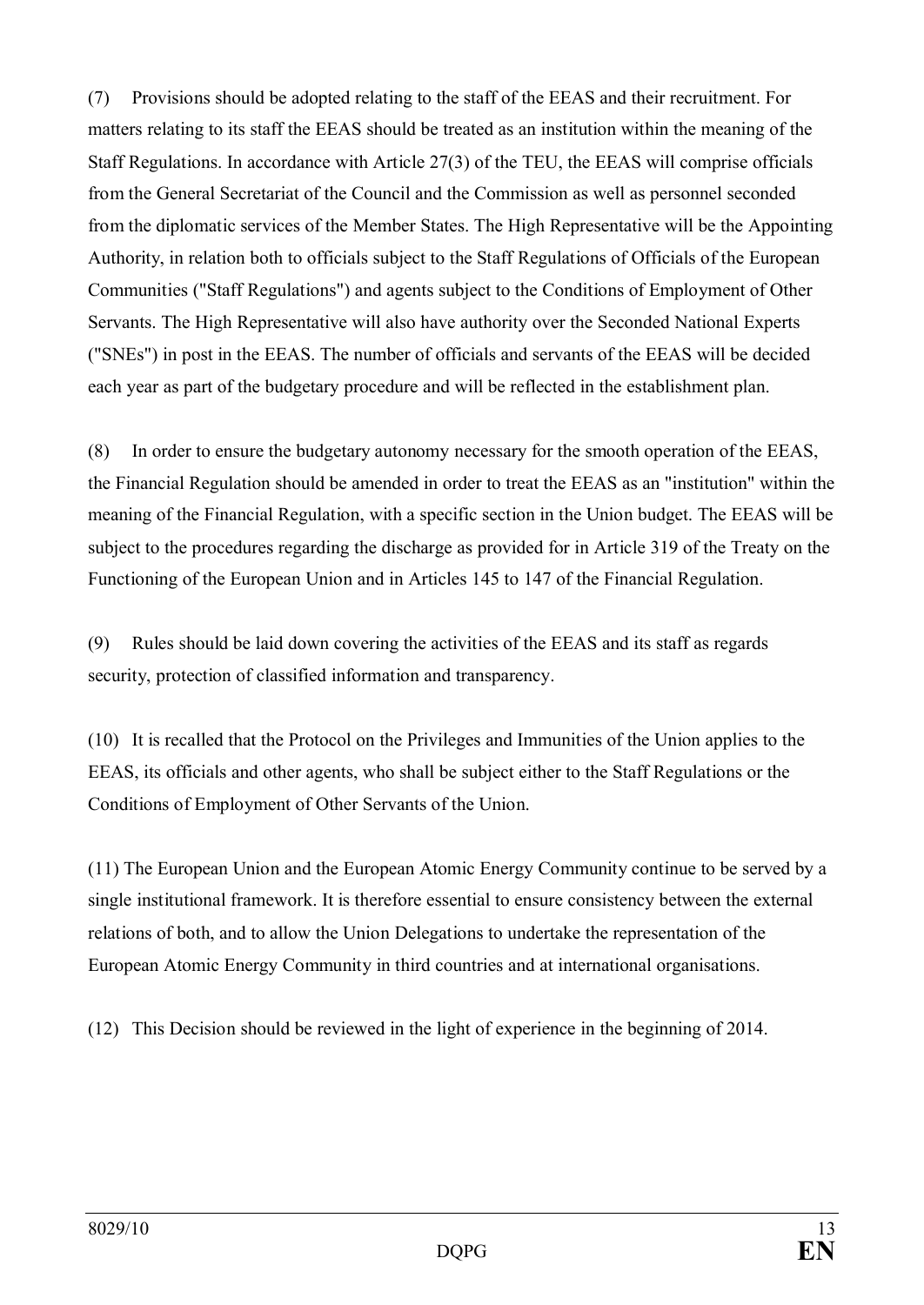#### HAS ADOPTED THIS DECISION:

## Article 1

#### **Nature and Scope**

- 1. This Decision establishes the organisation and functioning of the European External Action Service ("EEAS").
- 2. The EEAS, which has its headquarters in Brussels, shall be a functionally autonomous body of the European Union, separate from the Commission and the General Secretariat of the Council, with the legal capacity necessary to perform its tasks and attain its objectives.
- 3. The EEAS shall be placed under the authority of the High Representative of the Union for Foreign Affairs and Security Policy ("High Representative ").
- 4. The EEAS shall be made up of a central administration and of the Union delegations to third countries and to international organisations.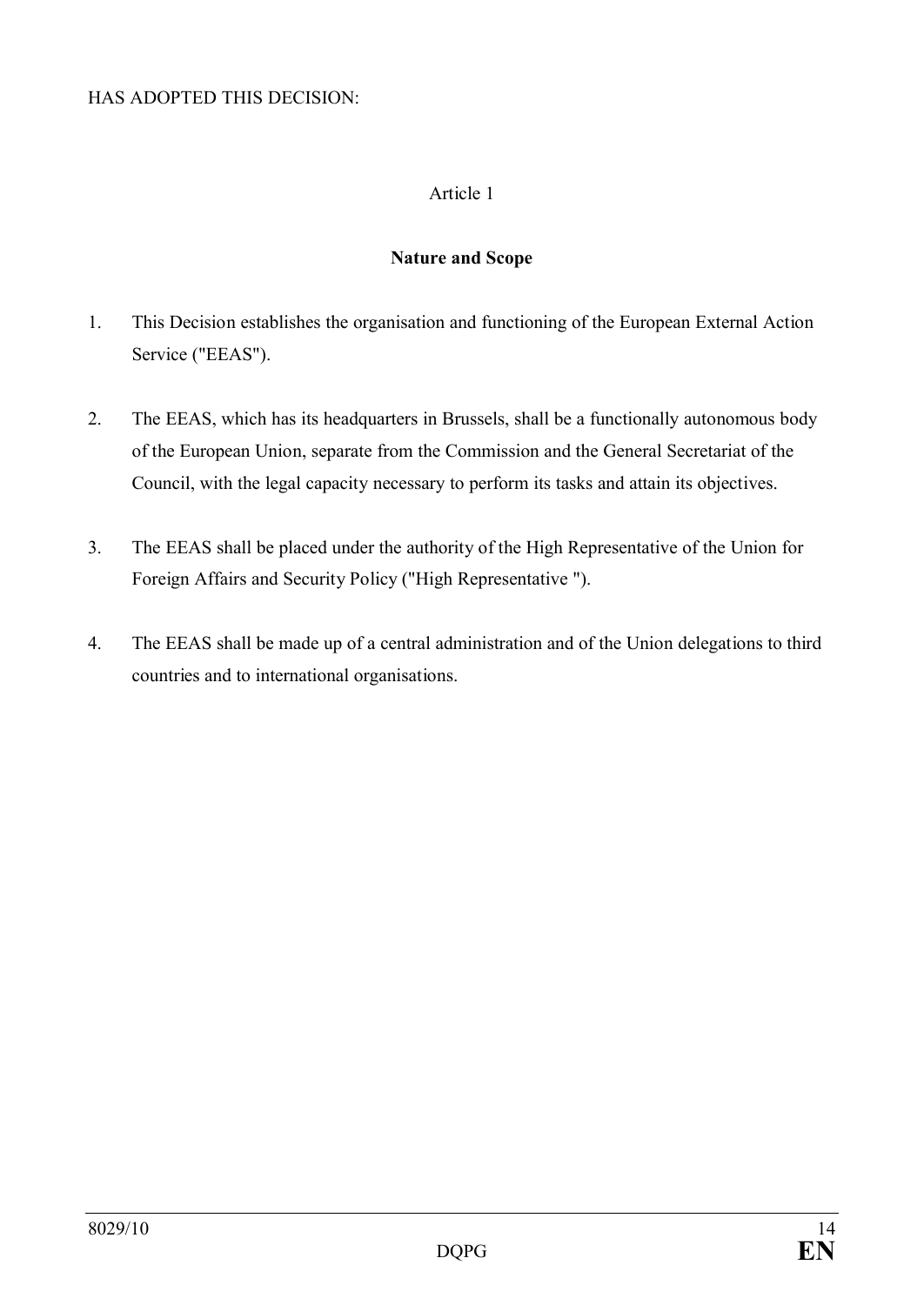## **Tasks**

- 1. The EEAS shall support the High Representative:
	- in fulfilling her mandate to conduct the Common Foreign and Security Policy ("CFSP") of the European Union and to ensure the consistency of the EU's external action;
	- in her capacity of President of the Foreign Affairs Council, without prejudice to the normal tasks of the General Secretariat of the Council;
	- in her capacity as Vice-President of the Commission for fulfilling within the Commission the responsibilities incumbent on it in external relations and for coordinating other aspects of the Union's external action, without prejudice to the normal tasks of the services of the Commission.
- 2. The EEAS shall assist the President of the Commission, the Commission and the President of the European Council.

# Article 3

# **Cooperation**

1. The EEAS shall work in cooperation with the General Secretariat of the Council and the services of the Commission, as well as with the diplomatic services of the Member States, in order to ensure consistency between the different areas of the Union external action and between these and its other policies.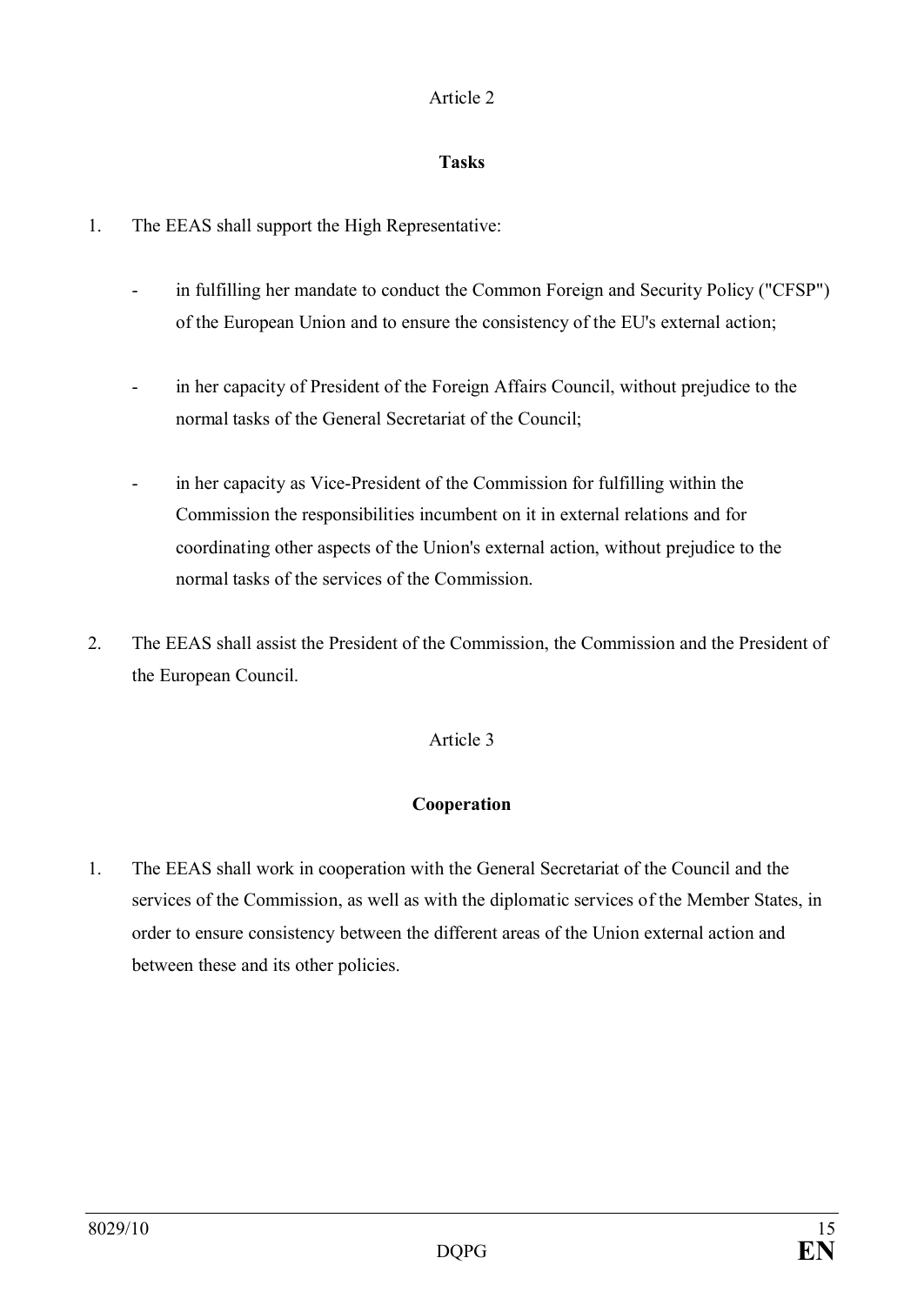- 2. The EEAS and the services of the Commission shall consult each other on all matters relating to the external action of the Union The EEAS shall take part in the preparatory work and procedures relating to acts to be prepared by the Commission in this area. This paragraph shall be implemented in accordance with Chapter 1 of Title V of the TEU, and with Article 205 of the Treaty on the Functioning of the European Union ("TFEU").
- 3. The EEAS may enter into service-level arrangements with relevant services of the Commission, the General Secretariat of the Council, or other offices or interinstitutional bodies of the European Union.
- 4. The EEAS shall extend appropriate support and cooperation to the other institutions and bodies of the Union.

#### **Central administration**

1. The EEAS shall be managed by a Secretary-General who will operate under the authority of the High Representative. The Secretary-General shall take all measures necessary to ensure the smooth functioning of the EEAS, including its administrative and budgetary management. He shall ensure effective coordination between all departments in the central administration as well as with the Union delegations, and shall represent the EEAS.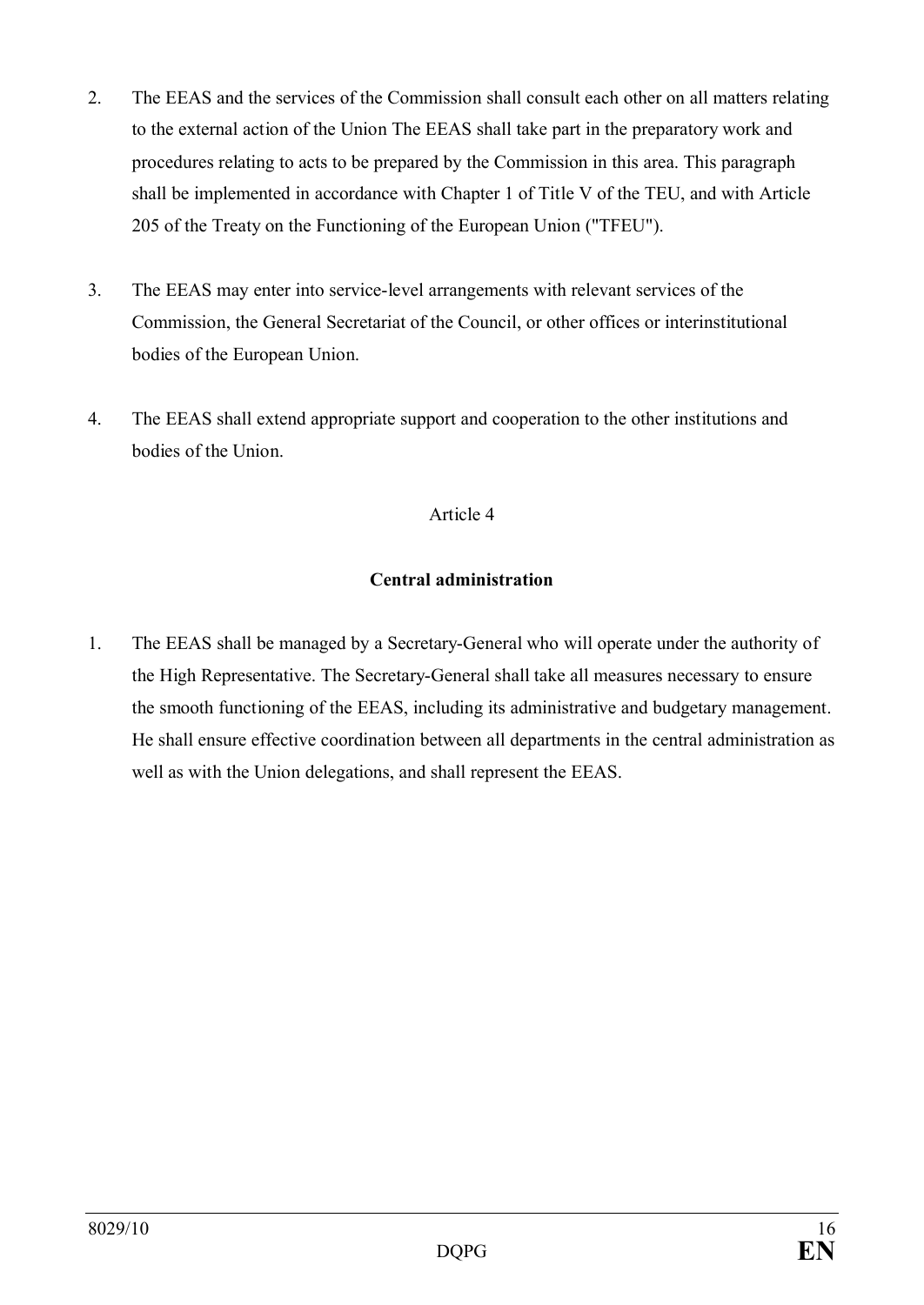- 2. The Secretary-General shall be assisted by two Deputy Secretaries-General.
- 3. The central administration of the EEAS shall be organised in directorates general. These shall include:
	- a number of directorates general comprising geographic desks covering all countries and regions of the world, as well as multilateral and thematic desks. These departments shall coordinate as necessary with relevant services of the Commission and with the General Secretariat of the Council;
	- a directorate general for administrative, staffing, budgetary, security and communication and information system matters under the direct authority of the Secretary-General;
	- the crisis management and planning directorate, the civilian planning and conduct capability, the European Union Military Staff and the European Union Situation Centre, placed under the direct authority and responsibility of the High Representative in her capacity as High Representative for Foreign Affairs and Security Policy; the specificities of these structures, as well as the particularities of their functions, recruitment and the status of the staff shall be respected.

The central administration shall also include:

- a legal department under the direct administrative authority of the Secretary-General which shall work closely with the Legal Services of the Council and the Commission;
- departments for inter-institutional relations, information and public diplomacy, internal audit and inspections, and personal data protection.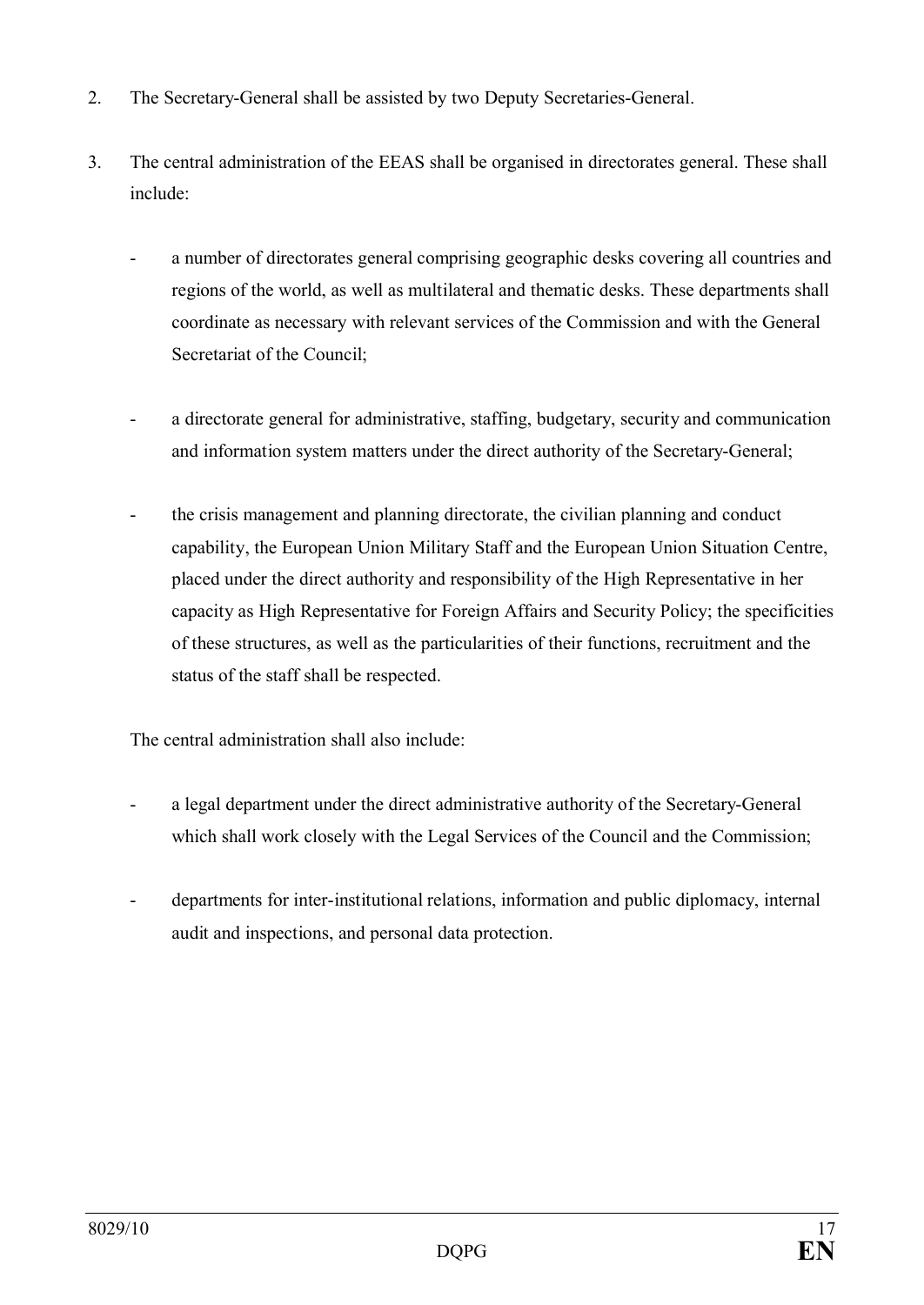- 4. The High Representative shall designate from among EEAS staff members the chairpersons of Council preparatory bodies that are chaired by a representative of the High Representative, including the chair of the Political and Security Committee.
- 5. The High Representative and the EEAS shall be supported where necessary by the General Secretariat of the Council and the relevant departments of the Commission. Service level arrangements may be drawn up to that effect by the EEAS, the General Secretariat of the Council and the relevant Commission departments.

## **Union delegations**

- 1. The decision to open a delegation shall be adopted by the High Representative, after consulting the Council and the Commission. The decision to close a delegation shall be adopted by the High Representative, in agreement with the Council and the Commission.
- 2. Each Union delegation shall be led by a Head of Delegation.

The Head of Delegation shall have authority over all staff in the delegation, whatever their status, and for all its activities. He shall be accountable to the High Representative for the overall management of the work of the delegation and for ensuring the coordination of all actions of the Union.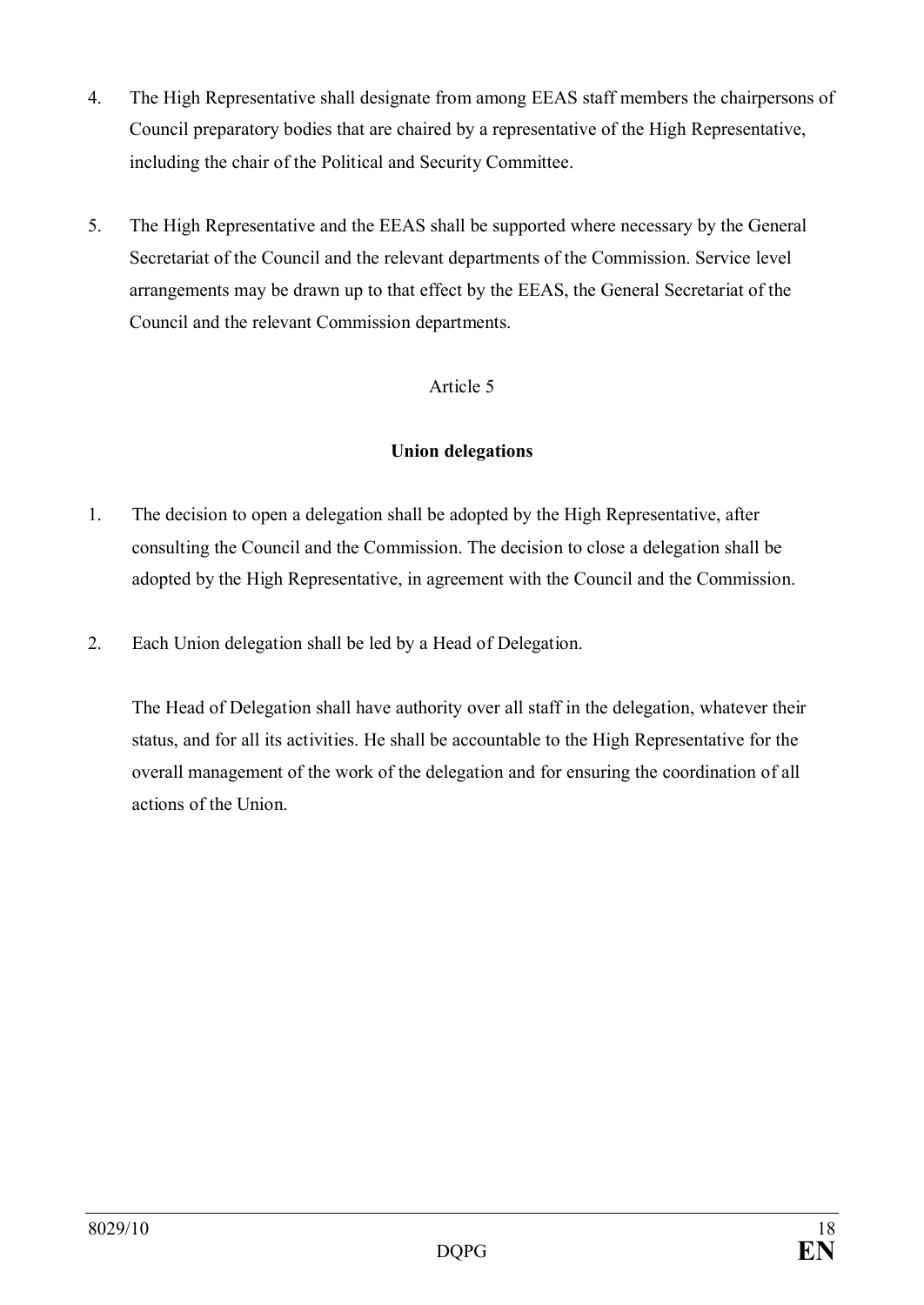Staff in delegations shall comprise EEAS staff and, where this is appropriate for the implementation of the Union budget and Union policies other than those under the remit of the EEAS, Commission staff.

3. The Head of Delegation shall receive instructions from the High Representative and the EEAS, and shall be responsible for their execution.

In areas where the Commission exercises the powers conferred to it by the Treaties, the Commission may also issue instructions to delegations, which shall be executed under the overall responsibility of the Head of Delegation.

- 4. The Head of Delegation shall implement operational credits in relation to EU projects in the corresponding third country, where sub-delegated by the Commission, in accordance with the Financial Regulation.
- 5. The operation of each delegation shall be periodically evaluated by the Secretary General of the EEAS; evaluation shall include financial and administrative audits. The Secretary General of the EEAS may request to be assisted for this purpose by the relevant Commission departments.
- 6. The High Representative shall enter into the necessary arrangements with the host country, the international organisation or the third country concerned. In particular, the High Representative shall take the necessary measures to ensure that the host States grant the Union delegations, their staff and their property, privileges and immunities equivalent to those referred to in the Vienna Convention of 18 April 1961 on Diplomatic Relations.
- 7. Union delegations shall have the capacity to service the needs of other EU institutions, in particular the European Council and the European Parliament, in their official contacts with the international organisations or third countries to which they are accredited.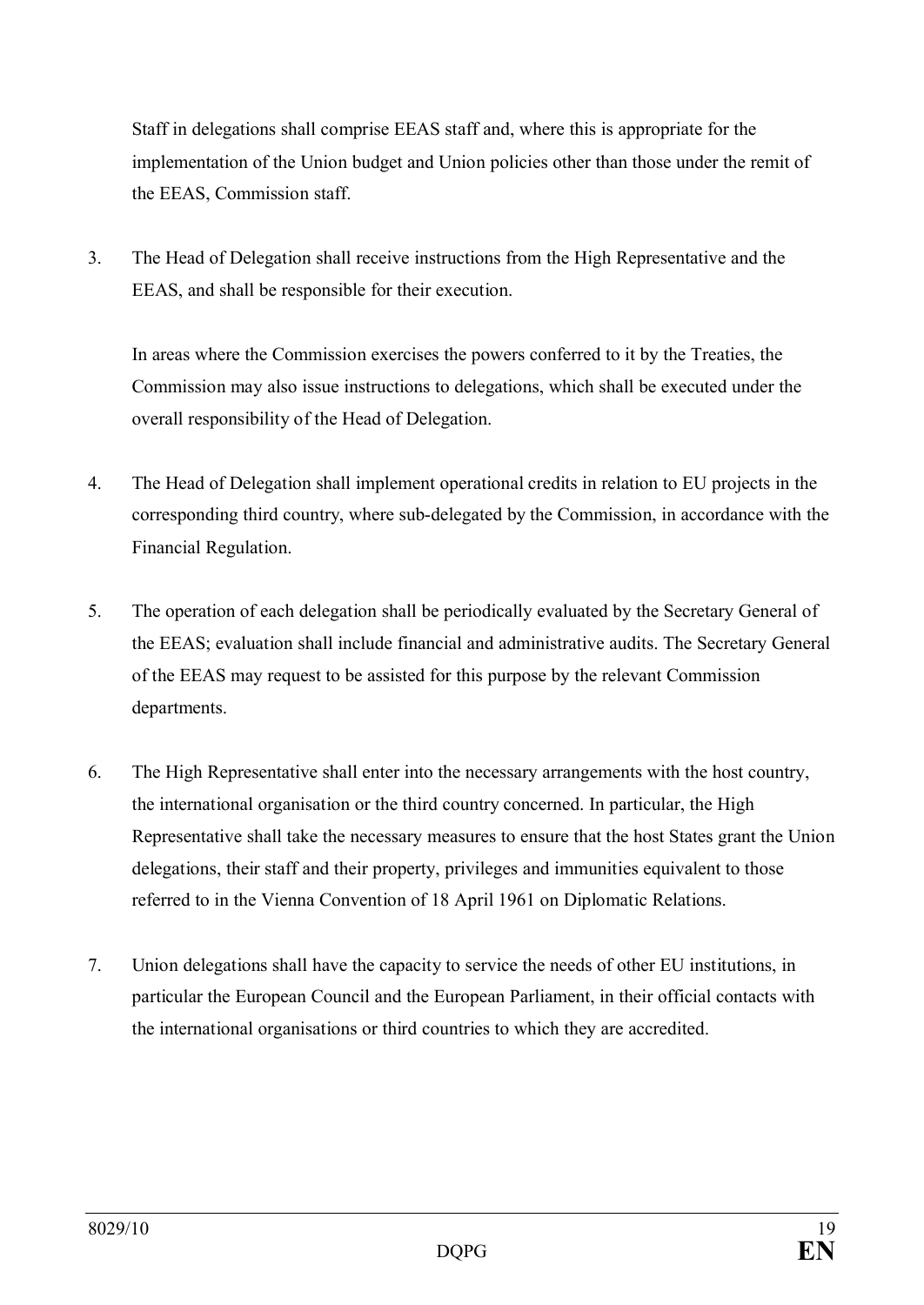- 8. The Head of Delegation shall have the power to represent the EU in the country where the delegation is located, in particular for the conclusion of contracts and being a party to legal proceedings.
- 9. The Union delegations shall work in close cooperation with the diplomatic services of the Member States. They shall, on a reciprocal basis, provide all relevant information.
- 10. The Union delegations shall have the capacity to, upon request by Member States, support the Member States in their diplomatic relations and in their role of providing consular protection to Union citizens in third countries.

## **Staff**

1. The EEAS shall comprise:

(a) officials and other servants of the European Union, including personnel from the diplomatic services of the Member States appointed as temporary agents;

(b) if necessary, and on a temporary basis, specialised seconded national experts (SNEs).

2. The staff members of the EEAS shall carry out their duties and conduct themselves solely with the interests of the Union in mind. Without prejudice to Articles 2(1), third subparagraph, 2(2) and 5(3), they shall neither seek nor take instructions from any Government, authority, organisation or person outside the EEAS or any body or person other than the High Representative.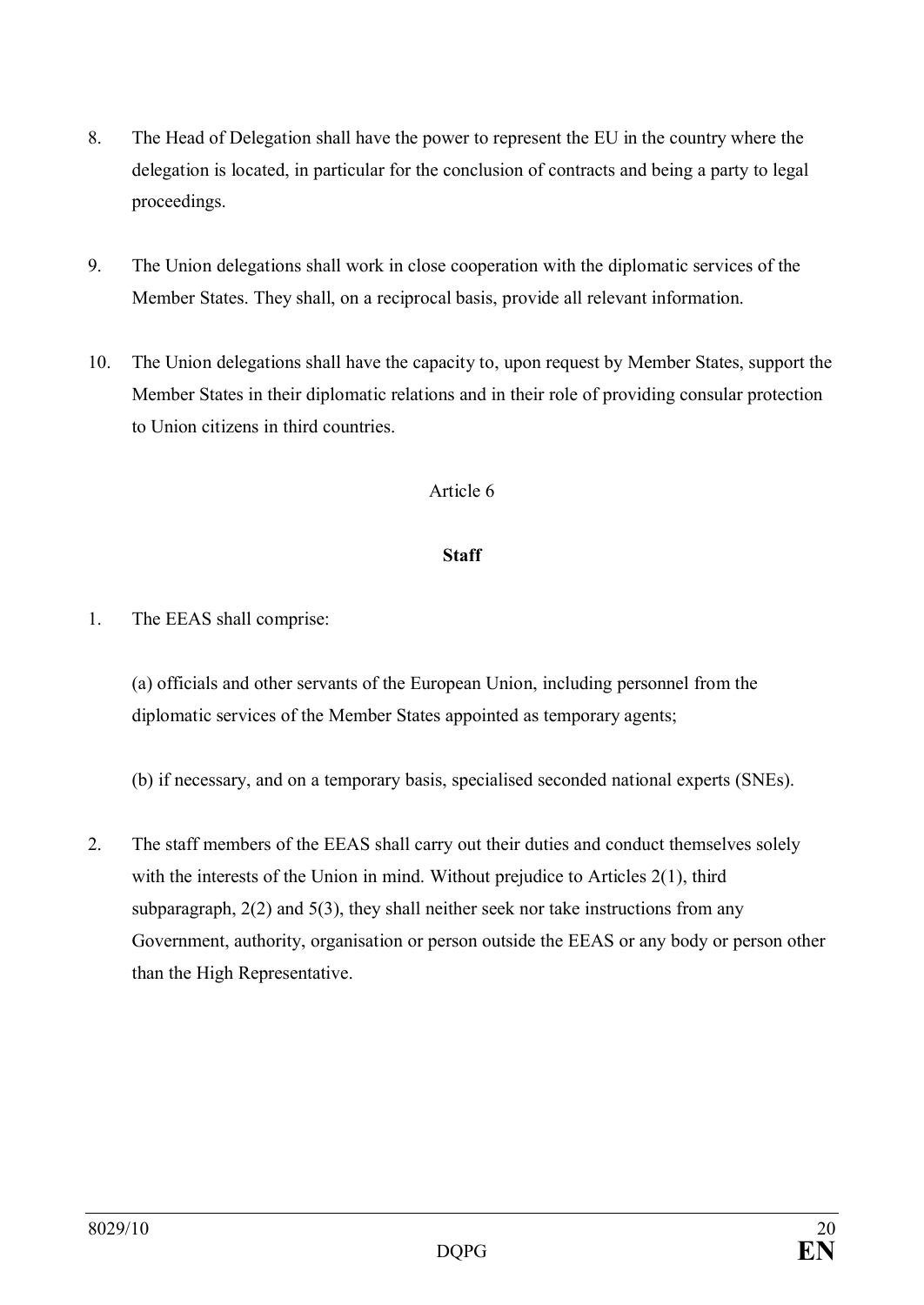- 3. The Staff Regulations, the Conditions of Employment of Other Servants and the rules adopted jointly by the European Union institutions for the purpose of applying the Staff Regulations and the Conditions of Employment of Other Servants shall apply to the staff of the EEAS referred to in paragraph 1, subparagraph (a).
- 4. The High Representative shall adopt the rules, equivalent to those laid down in Council Decision 2003/479/EC of 5 December 2007**<sup>1</sup>** , under which SNEs are put at the disposal of the EEAS in order to provide specialised expertise.
- 5. The powers conferred on the appointing authority by the Staff Regulations and on the authority authorised to conclude contracts by the Conditions of Employment of Other Servants shall be vested in the High Representative, who may delegate those powers inside the EEAS.
- 6. All appointments in the EEAS shall be based on merit and on the broadest possible geographical basis. The staff of the EEAS shall comprise a meaningful presence of nationals from all the Member States.
- 7. All members of the staff of the EEAS covered by the Staff Regulations and the Conditions of Employment of Other Servants shall have the same rights and obligations, regardless whether they are officials of the European Union or temporary agents coming from the diplomatic services of the Member States, and be treated equally, in particular as concerns eligibility to assume all positions under equivalent conditions. No distinction shall be made between temporary agents coming from national diplomatic services and officials of the European Union as regards the assignment of duties to perform in all areas of activities and policies implemented by the EEAS.

**<sup>1</sup>** OJ L 327, 13 December 2007, page 10.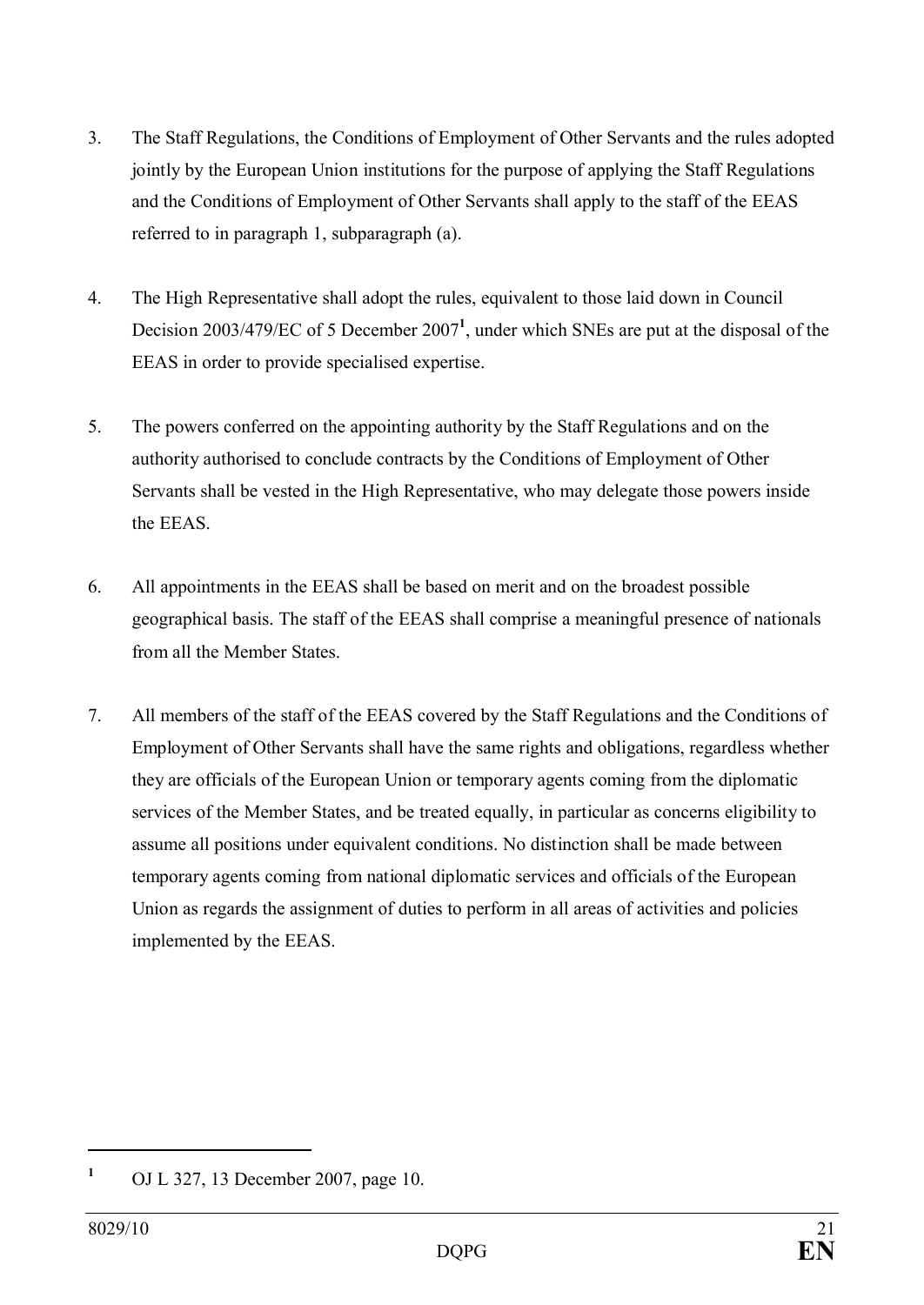8. The relevant departments and functions in the General Secretariat of the Council and in the Commission listed in the Annex shall be transferred to the EEAS. Officials and temporary agents occupying a post in departments or functions listed in the Annex shall be transferred to the EEAS. This shall also apply to contract and local staff assigned to such departments and functions. SNEs working in those departments or functions shall also be transferred to the EEAS.

These transfers shall take effect on the day of the adoption of the amending Budget of the European Union providing for the corresponding posts and appropriations in the EEAS.

Upon their transfer to the EEAS, the High Representative shall assign each official to a post in his function group which corresponds to his grade.

- 9. The High Representative shall establish the selection procedures for EEAS staff, which shall be based on merit and on the broadest possible geographical basis, in conformity with the Staff Regulations and the Conditions of Employment of Other Servants, with due regard for gender balance.
- 10. The procedures for recruiting staff for posts transferred to the EEAS which are on-going at the date of entry into force of this Decision shall remain valid: they shall be carried on and completed under the authority of the High Representative in accordance with the relevant vacancy notices and the applicable rules of the Staff Regulations and the Conditions of Employment of Other Servants.

In the course of setting up the EEAS, representatives of the Member States, the General Secretariat of the Council and the Commission shall be involved in the recruitment procedure for vacant posts in the EEAS.

The staff of the EEAS central administration shall be made up of officials and other servants from, respectively, relevant departments of the General Secretariat of the Council and of the Commission as well as staff seconded from national diplomatic services of the Member States.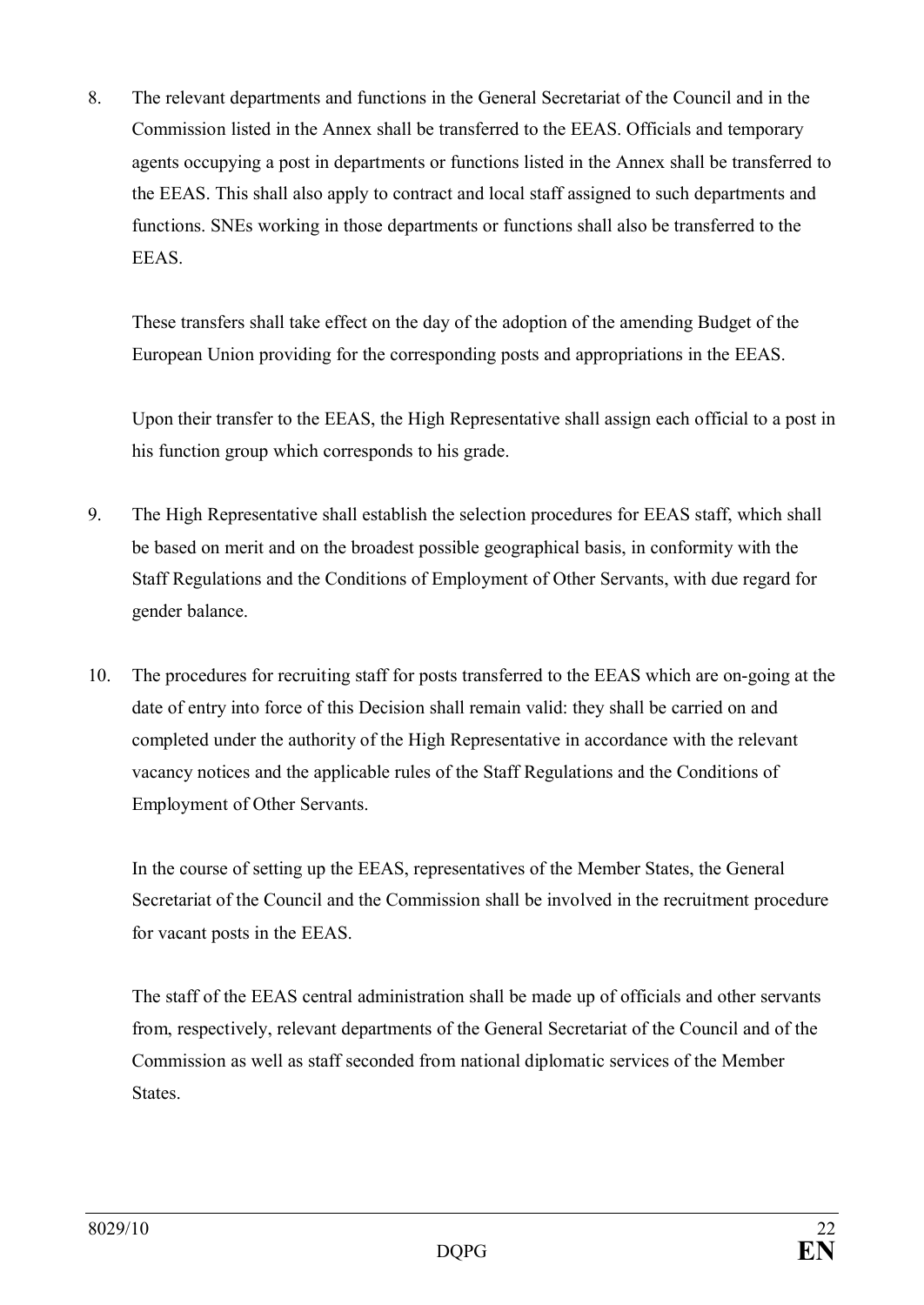When the EEAS has reached its full capacity, staff from Member States should represent at least one third of all EEAS staff at AD level. Each year, the High Representative shall present a report to the Council on the occupation of posts in the EEAS.

- 11. The High Representative shall lay down the rules on mobility so as to ensure that the members of the staff of the EEAS are subject to a sufficient degree of mobility. Specific modalities shall apply to the personnel referred to in Article 4 (3), third hyphen. In principle, all EEAS staff shall periodically serve in Union delegations. The High Representative shall establish rules to that effect.
- 12. In accordance with the applicable provisions of its national law, each Member State shall provide its officials who have become temporary agents in the EEAS with a guarantee of immediate reinstatement at the end of their period of secondment to the EEAS. Beyond two consecutive secondments, each Member State may decide to prolong such guarantee in accordance with the applicable provisions of its national law. EU officials serving in the EEAS shall have the right to apply for posts in their institution of origin on the same terms as internal applicants.
- 13. Steps shall be taken in order to provide EEAS staff with adequate common training, building in particular on existing national practices and structures. The High Representative shall take appropriate measures to that effect within the year following the entry into force of this Decision.

## Article 7

#### **Budget**

1. The High Representative shall act as authorising officer for the EEAS section of the General Budget of the European Union and adopt the internal rules for the management of the corresponding budget lines. These internal rules shall lay down which of the powers of the authorising officer are delegated to the Secretary-General and the conditions under which the Secretary-General can sub delegate these powers.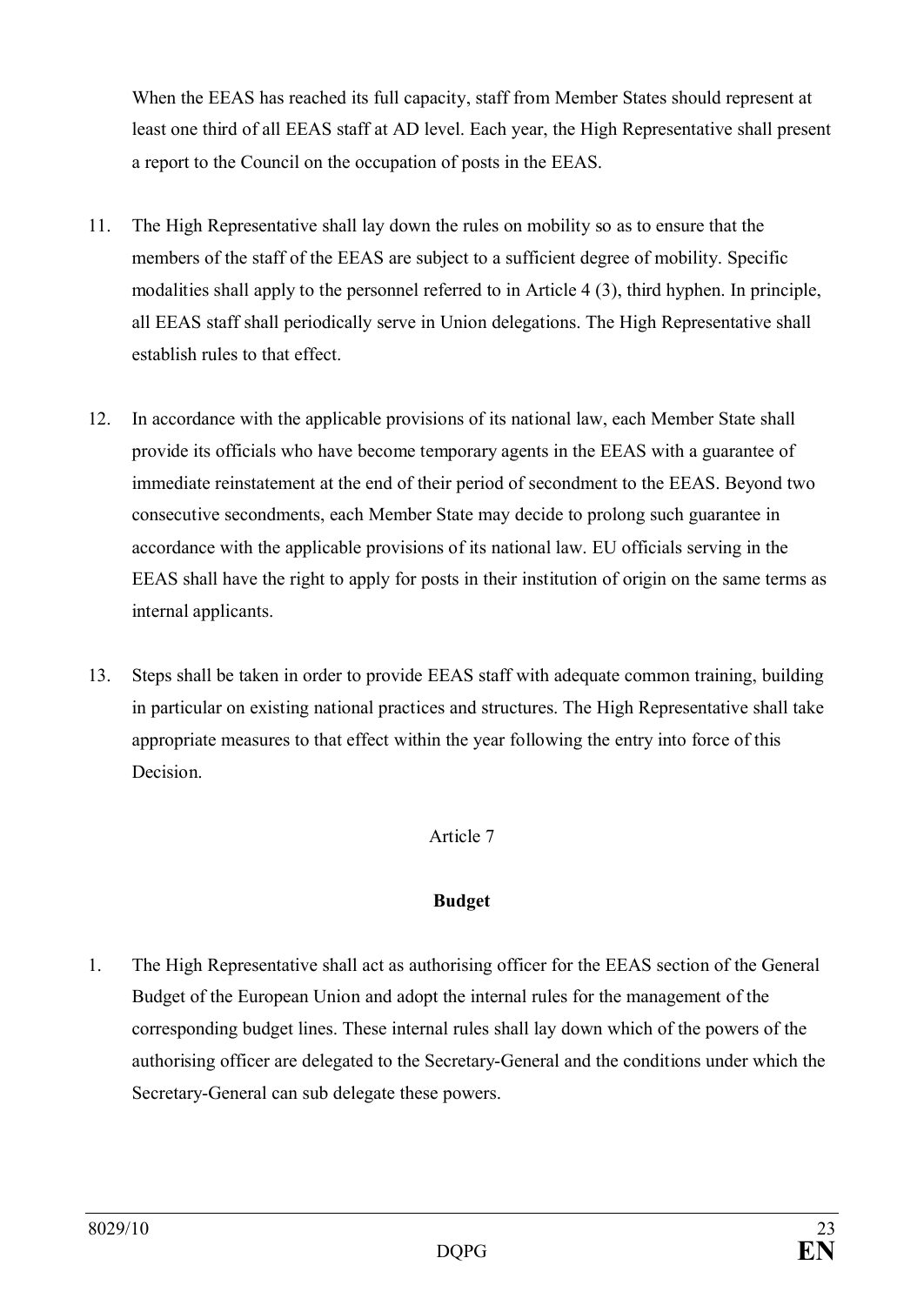- 2. The EEAS shall exercise its powers in accordance with the Financial Regulation applicable to the general budget of the Union within the limits of the appropriations allocated to it.
- 3. As regards operational expenditure arising from the implementation of the CFSP budget, the Instrument for Stability, the Instrument for Cooperation with Industrialised Countries, the Communication and Public Diplomacy as well as the Election Observation Missions, the Commission shall be responsible for their financial management under the authority of the High Representative in her capacity as Vice-President of the Commission.<sup>1</sup>
- 4. The EEAS shall be subject to the procedures regarding the discharge provided for in Article 319 of the Treaty on the Functioning of the European Union and in Article 145 to 147 of the Financial Regulation.

## **Programming**

1. In the framework of the management of EU external cooperation programmes, which remain under the responsibility of the Commission, the High Representative and the EEAS shall contribute to the programming and management cycle for the following geographic and thematic instruments, on the basis of the policy objectives set out in the said instruments:

**<sup>1</sup>** The Commission will make a declaration to the effect that the High Representative will have the necessary authority in this area, in full respect of the Financial Regulation.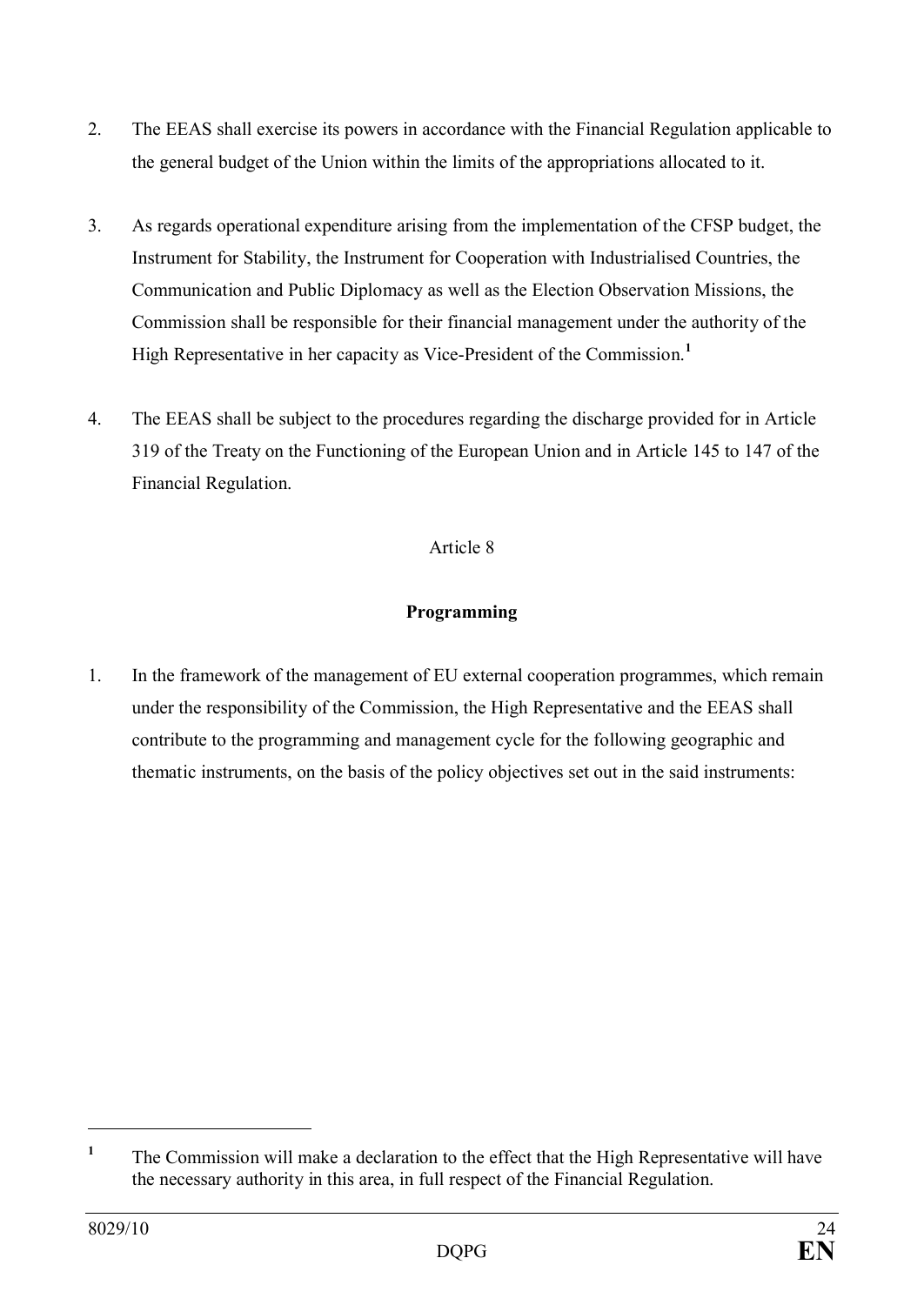- the Development Cooperation Instrument,
- the European Development Fund,
- the European Instrument for Democracy and Human Rights,
- the European Neighbourhood and Partnership Instrument,
- the Instrument for Cooperation with Industrialised Countries,
- the Instrument for Nuclear Safety Cooperation.
- 2. In accordance with Article 3, throughout the whole cycle of programming, planning and implementation of these instruments, the High Representative and the EEAS shall work with the relevant members and services of the Commission. All proposals for decision will be prepared through Commission procedures and submitted to the Commission for decision.
- 3. The EEAS shall in particular have responsibility for preparing the following Commission decisions on the strategic, multi-annual steps within the programming cycle:
	- (i) country allocations to determine the global financial envelope for each region (subject to the indicative breakdown of the financial perspectives). Within each region, a proportion of funding will be reserved for regional programmes;
	- (ii) country and regional strategic papers (CSPs/RSPs);
	- (iii) national and regional indicative programmes (NIPs/RIPs).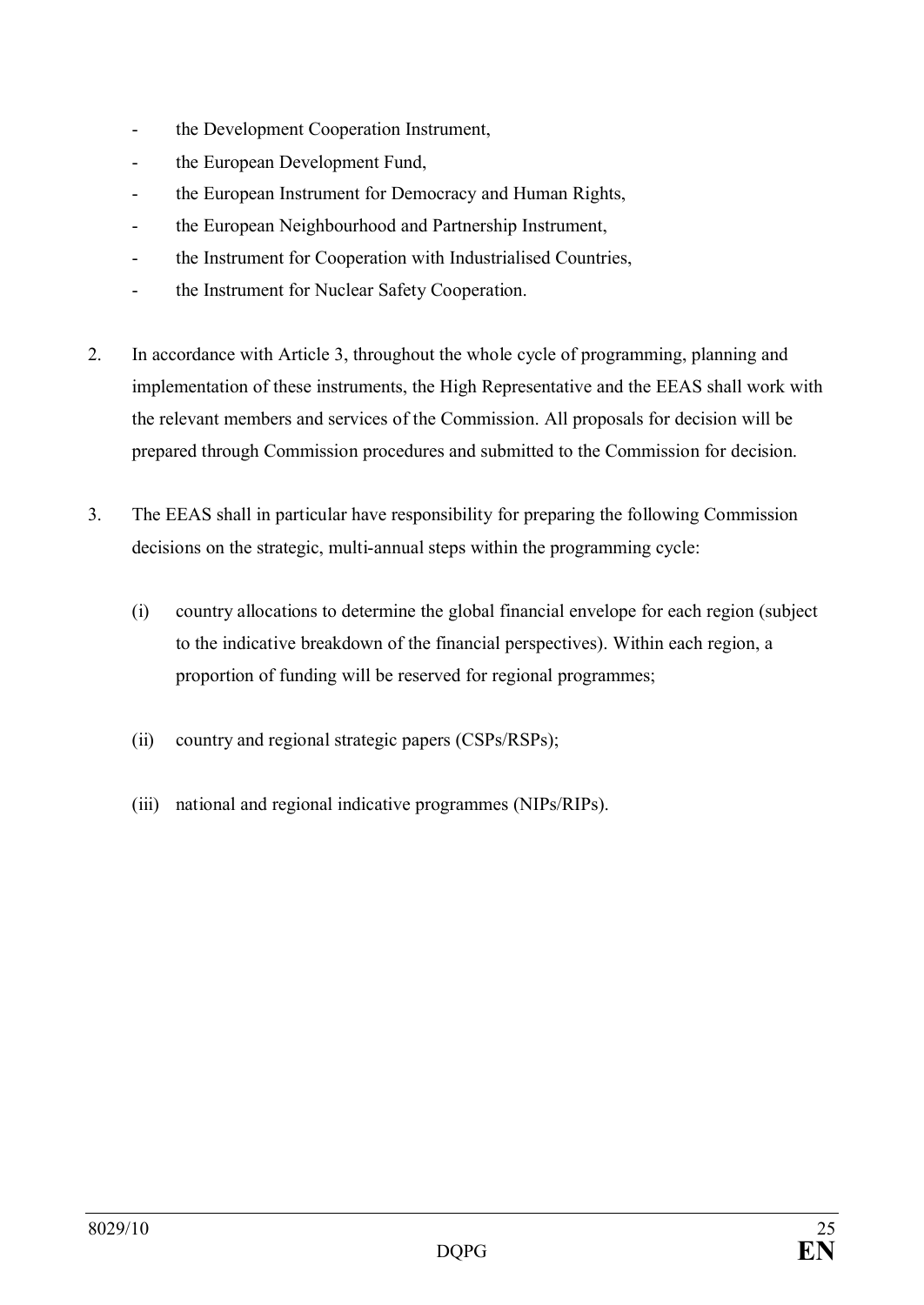- 4. With regard to the European Development Fund and the Development Cooperation Instrument, any proposals, including those for changes in the basic regulations and the programming documents in paragraph 3 above, shall be prepared by the relevant services in the EEAS and in the Commission under the direct supervision and guidance of the Commissioner responsible for Development Policy and then jointly submitted with the High Representative for decision by the Commission.
- 5. With regard to European Neighbourhood and Partnership Instrument, any proposals, including those for changes in the basic regulations and the programming documents in paragraph 3 above, shall be prepared by the relevant services in the EEAS and in the Commission under the direct supervision and guidance of the Commissioner responsible for Neighbourhood Policy and then jointly submitted with the High Representative for decision by the Commission.
- 6. Thematic programmes shall be prepared by the appropriate Commission Service under the guidance of the Commissioner responsible for Development and presented to the College in agreement with the High Representative and other relevant Commissioners.

#### **Security**

- 1. The High Representative shall decide on the security rules for the EEAS and take all appropriate measures in order to ensure that the EEAS manages effectively the risks to its staff, physical assets and information, and that it fulfils its duty of care responsibilities. Such rules shall apply to all EEAS staff, and all staff in Union Delegations, regardless of their administrative status or origin.
- 2. The EEAS shall have a department responsible for security matters, which shall be assisted by the competent services of the Member States.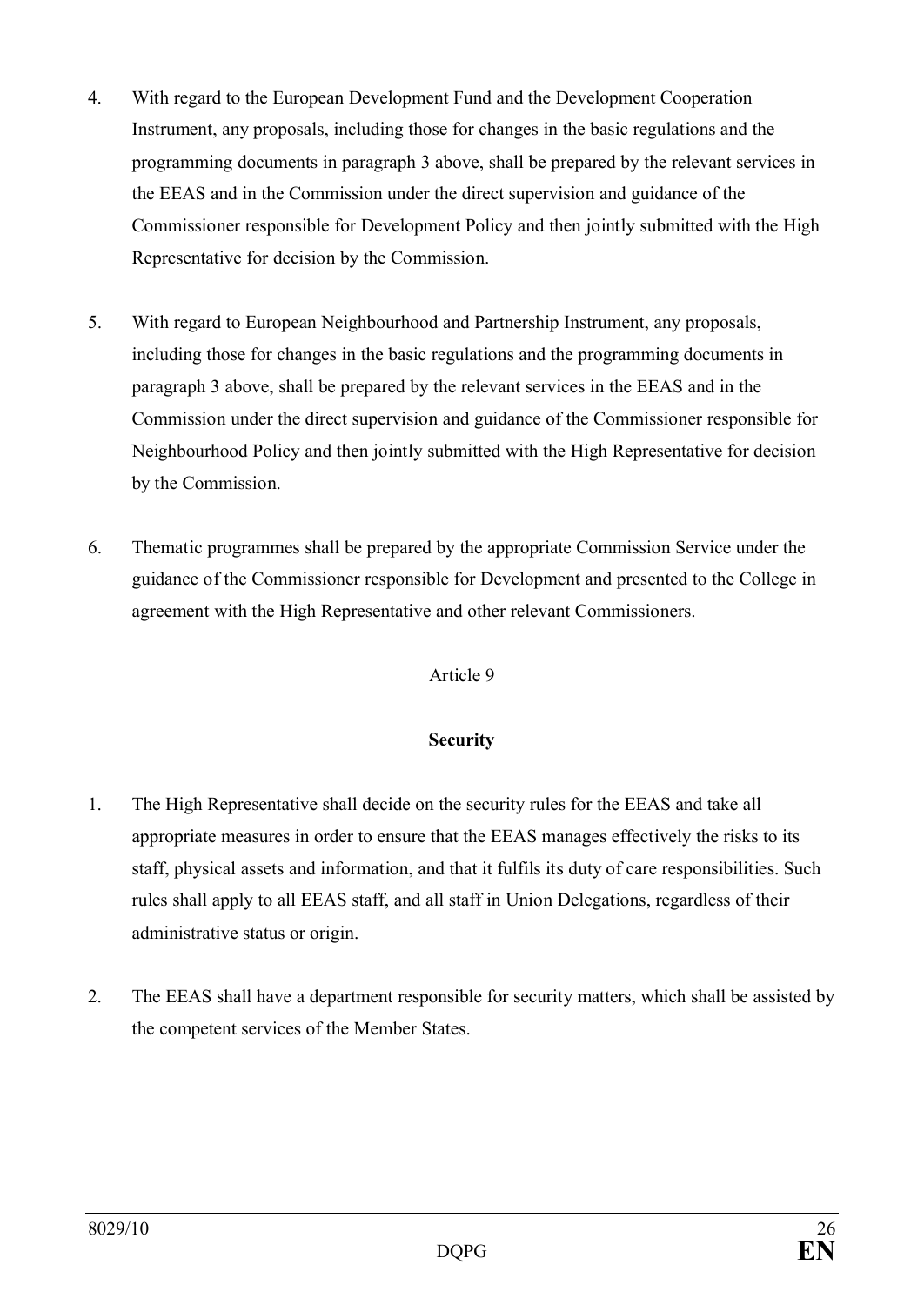3. The High Representative shall take any measure necessary in order to implement security rules in the EEAS, in particular as regards protection of classified information and the measures to be taken in the event of failure by EEAS staff to comply with the security rules. For that purpose, the EEAS shall seek advice from the Security Office of the General Secretariat of the Council, from the relevant services of the Commission and from the relevant services of the Member States.

#### Article 10

#### **Access to documents, archives and data protection**

- 1. The EEAS shall apply the rules laid down in Regulation (EC) 1049/2001 of the European Parliament and of the Council of 30 May 2001 regarding public access to European Parliament, Council and Commission documents. The High Representative shall decide on the implementing rules for the EEAS.
- 2. The Secretary General of the EEAS shall organise the archives of the Service. The relevant archives of the departments transferred from the General Secretariat of the Council and the Commission shall be transferred to the EEAS.
- 3. The EEAS shall protect the individuals with regard to the processing of personal data in accordance with the rules laid down in Regulation (EC) No 45/2001 of the European Parliament and of the Council of 18 December 2000 on the protection of individuals with regard to the processing of personal data by the Community institutions and bodies and on the free movement of such data. The High Representative shall decide on the implementing rules for the EEAS.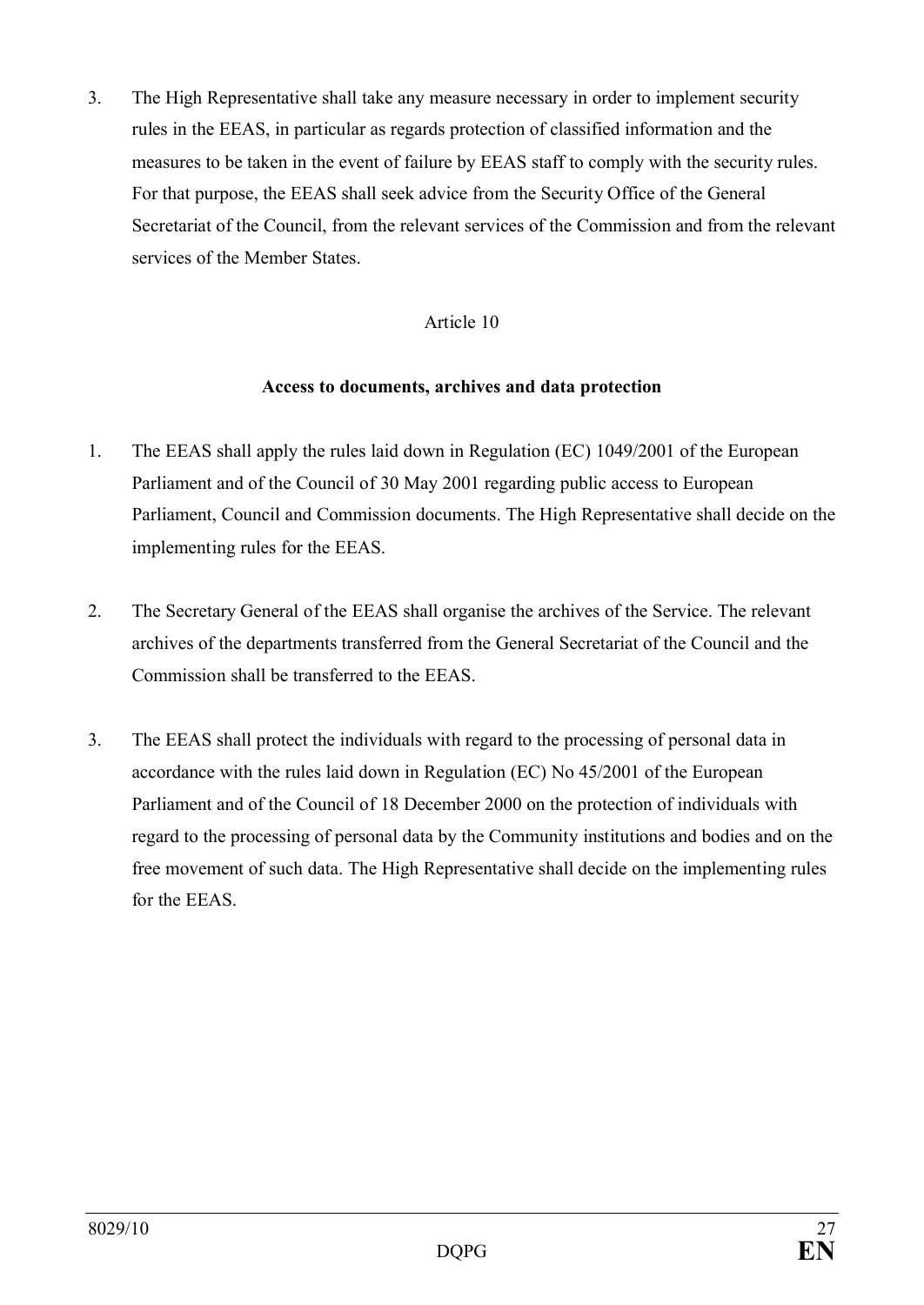## **Immovable property**

- 1. The General Secretariat of the Council and the relevant Commission services shall take all necessary measures so that the transfers referred to in Article 6(8) can be accompanied by the transfers of the Council and Commission buildings necessary for the functioning of the EEAS.
- 2. The terms on which immovable property is made available to the EEAS central administration and to the Union delegations shall be decided on jointly by the High Representative and the General Secretariat of the Council and the Commission, as appropriate.

# Article 12

# **Final provisions**

- 1. The High Representative, the Council, the Commission and the Member States shall be responsible for implementing this Decision and shall take all measures necessary to do so.
- 2. The High Representative shall submit a report to the Council on the functioning of the EEAS in 2012.
- 3. The Council, acting on a proposal from the High Representative, shall review this Decision in the light of experience no later than the beginning of 2014, in accordance with Article 27 of the TEU.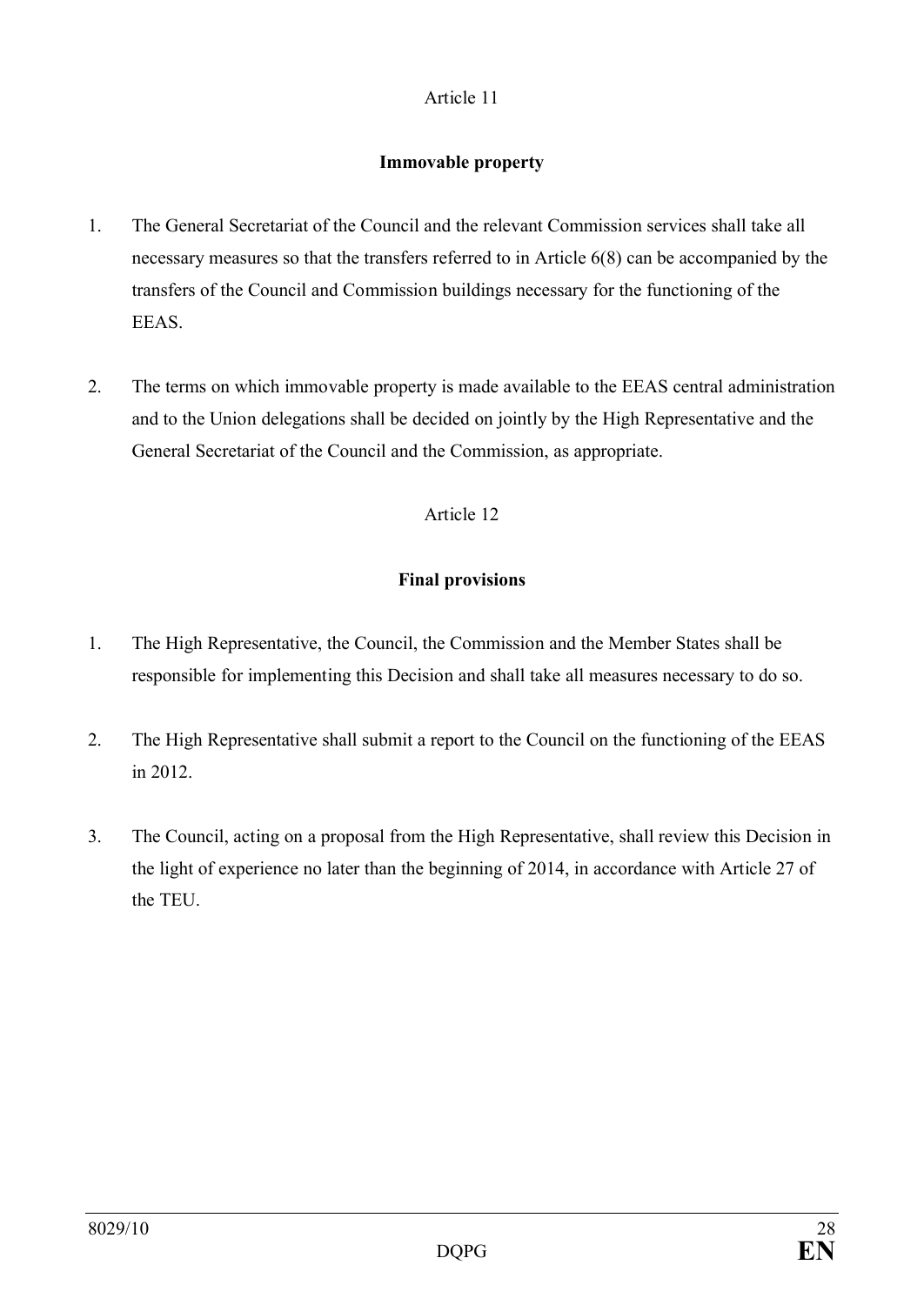- 4. This Decision shall enter into force on the date of its adoption. Its provisions on financial management and recruitment going beyond the existing Staff Regulations and Financial Regulation shall only produce their legal effects once the necessary amendments to the Staff Regulations and the Financial Regulation, as well as the amending budget, have been adopted. In order to ensure a smooth management of the personnel of the EEAS and pending the entry into force of the modifications to the Staff Regulations, the Conditions of Employment of Other Servants and the Financial Regulation necessary for the implementation of this Decision, arrangements shall be entered into by the High Representative, the General Secretariat of the Council and the Commission, and consultations shall be undertaken with the Member States.
- 5. At the latest one month after the entry into force of this Decision, the High Representative shall submit to the Commission an estimate of the revenue and expenditure of the EEAS, including an establishment plan, in order for it to present a draft amending budget.
- 6. This Decision shall be published in the Official Journal of the European Union.

Brussels, [date]

……………